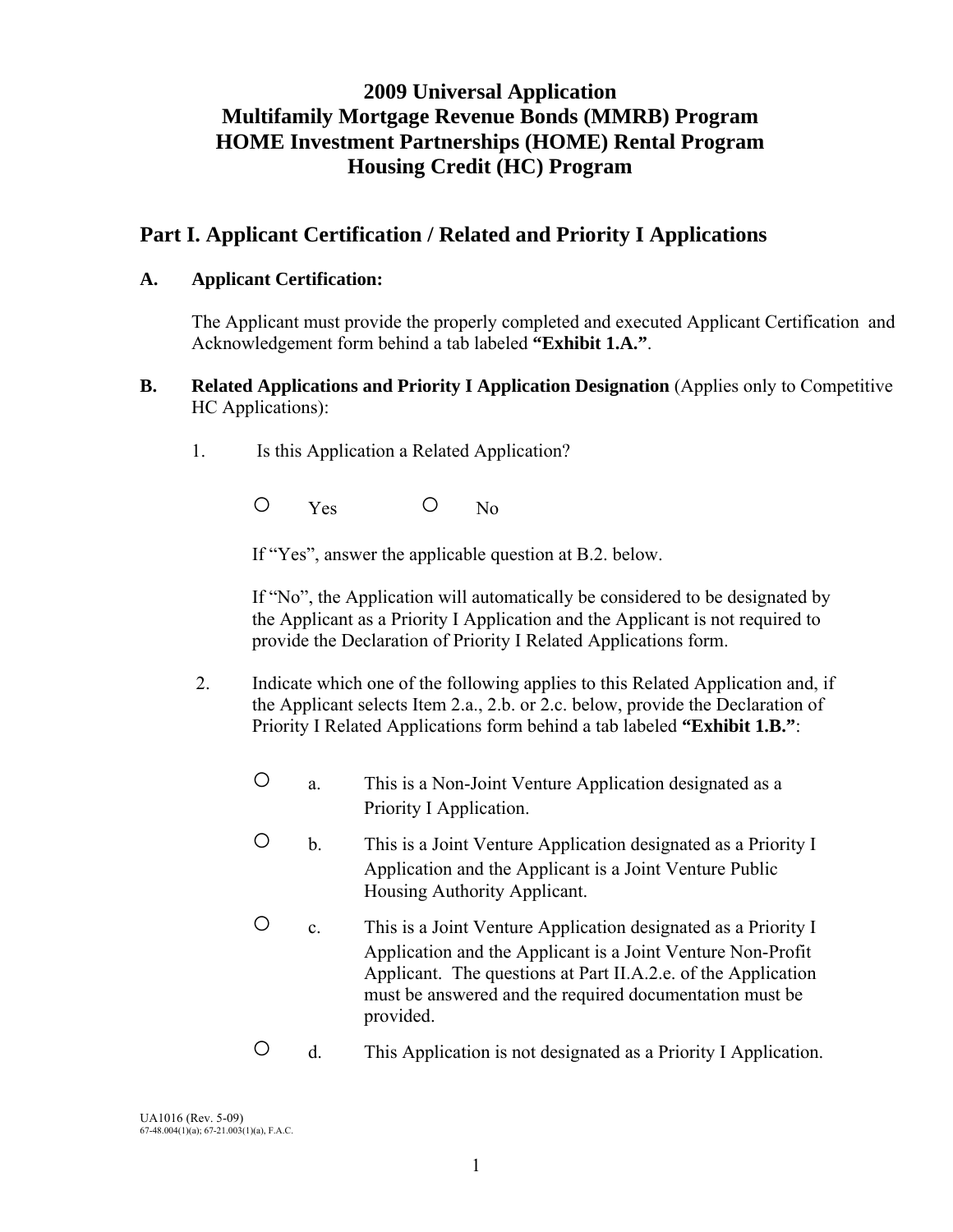# **Part II. Applicant and Development Team**

### **A. Applicant**

- 1. Indicate the Corporation program(s) applied for in this Application (see Application Instructions for permitted program combinations):
	- Tax-Exempt Multifamily Mortgage Revenue Bonds (Corporation-Issued MMRB)
	- Taxable Multifamily Mortgage Revenue Bonds
	- Housing Credits (HC) [Competitive 4% and/or 9%]
	- Housing Credits (HC) [non-competitive 4%]
	- HOME Investment Partnerships (HOME) Rental

### 2. Applicant Information:

| a. | Name of Applicant:         |            |      |
|----|----------------------------|------------|------|
|    | <b>Street Address:</b>     |            |      |
|    | City:                      | State:     | Zip: |
|    | Telephone:                 | Facsimile: |      |
|    | E-Mail Address (optional): |            |      |

b. Federal Employer Identification Number:

 If not yet obtained, provide a copy of the completed, submitted application for the Federal Employer Identification Number behind a tab labeled "**Exhibit 2**".

 c. Is Applicant a legally formed entity qualified to do business in the state of Florida as of the Application Deadline?

O Yes O No

Provide required documentation behind a tab labeled "**Exhibit 3**".

 d. If applying for HC: Is the Applicant a limited partnership or limited liability company?

O Yes O No

- e. Is the Applicant applying as a Non-Profit organization?
	- O Yes O No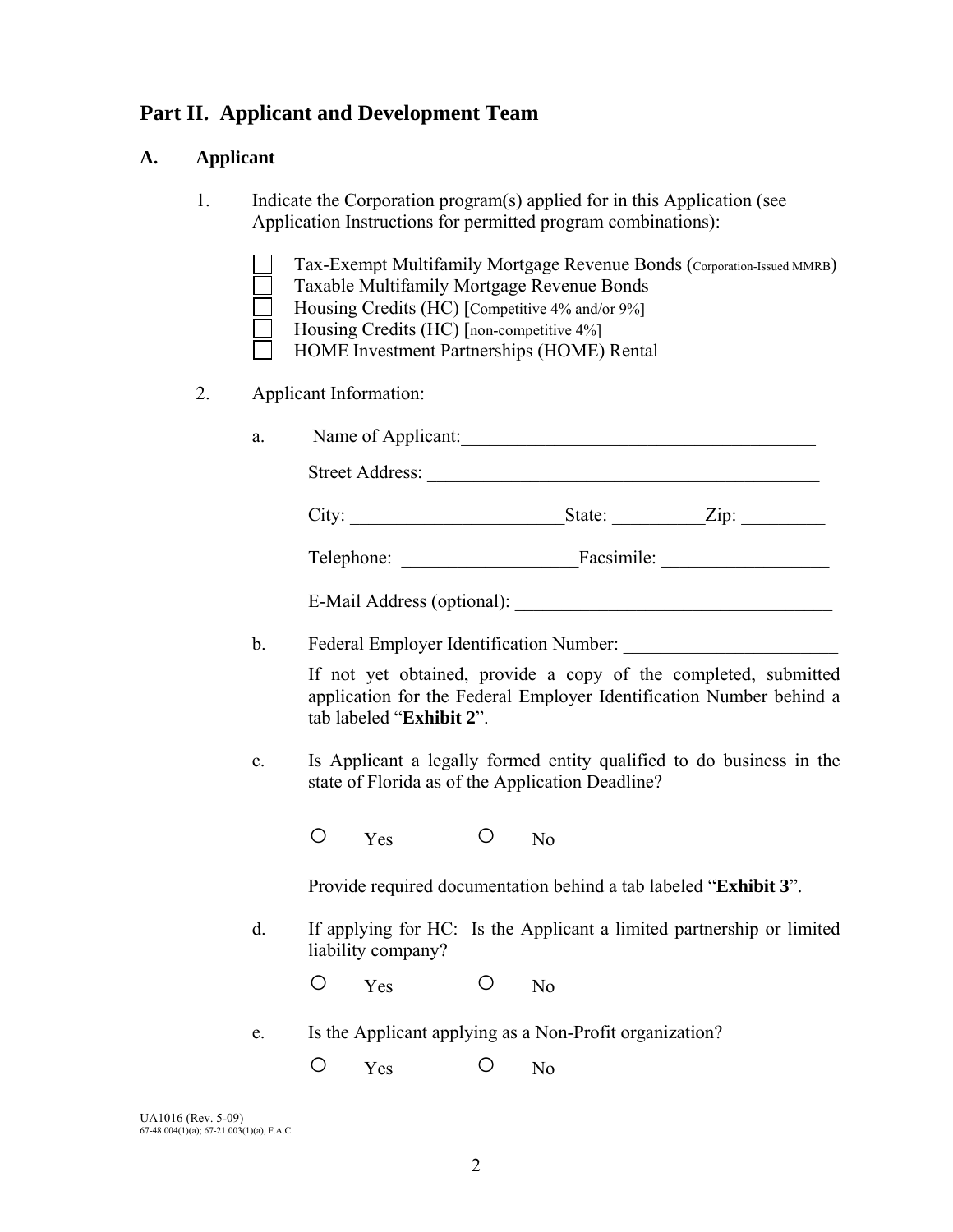If "Yes", the Applicant must respond to questions (1) and (2) below. If "No", skip Non-Profit status questions and proceed to question 3. below.

- (1) Provide the following documentation for each Non-Profit entity:
	- (a) attorney opinion letter behind a tab labeled "**Exhibit 4**"; and
	- (b) IRS determination letter behind a tab labeled "**Exhibit 5**".
- (2) Answer the following questions:
	- (a)Is the Applicant or one of its general partners or managing members incorporated as a Non-Profit entity pursuant to Chapter 617, Florida Statutes, or similar state statute if incorporated outside Florida?

O Yes O No

 If "No", is the Applicant or one of its general partners or managing members a wholly-owned subsidiary of a Non-Profit entity formed pursuant to Chapter 617, Florida Statutes, or similar state statute if incorporated outside Florida?

O Yes O No

- (b) Is the Applicant or one of its general partners or managing members a  $501(c)(3)$  or  $501(c)(4)$  Non-Profit entity or is the Applicant or one of its general partners or managing members a wholly-owned subsidiary of a  $501(c)(3)$  or  $501(c)(4)$  Non-Profit entity?
- O Yes O No
	- (c) Does the Non-Profit entity have an ownership interest, either directly or indirectly, in the general partner or general partnership interest or in the managing member or the managing member's interest in the Applicant?

O Yes O No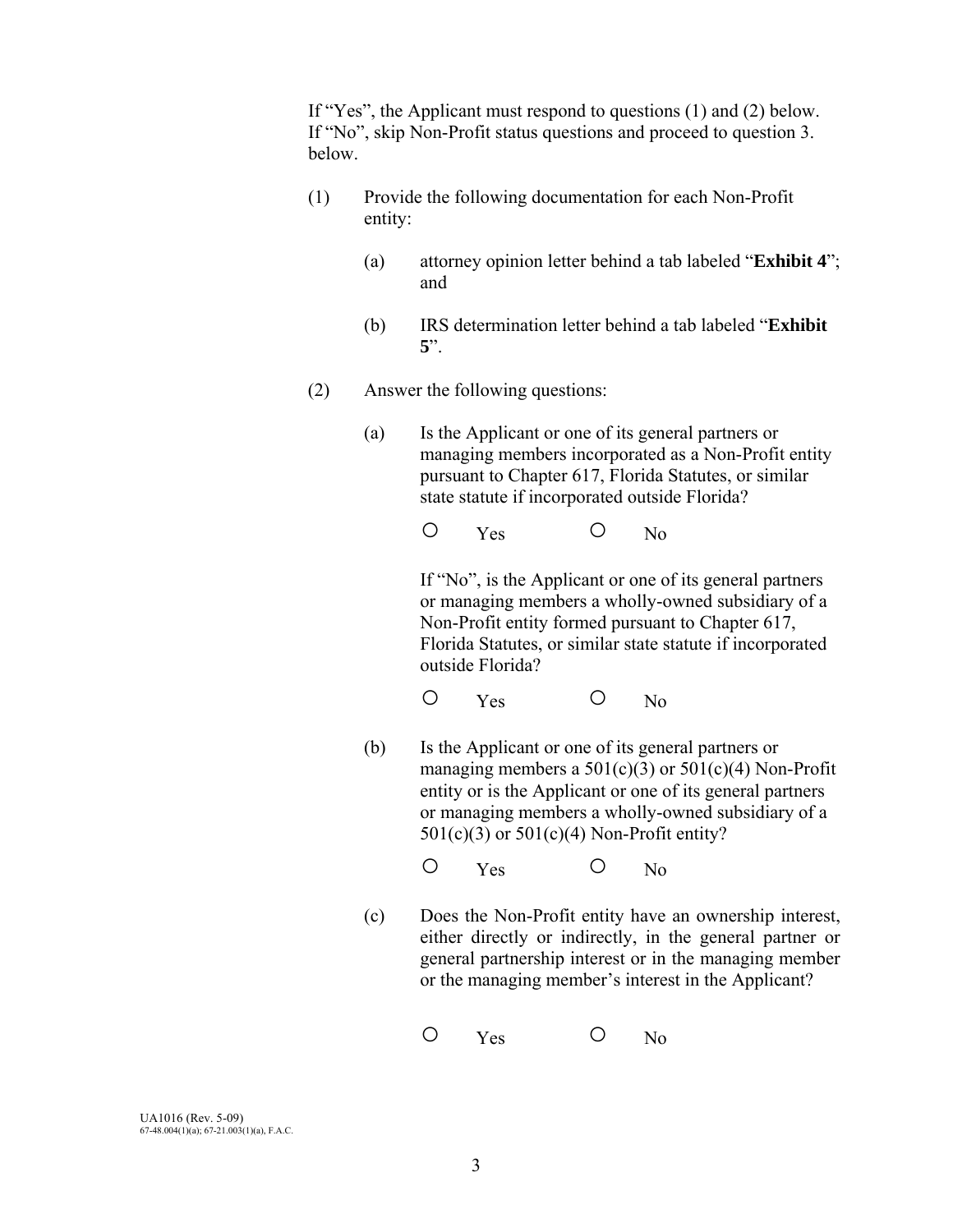|    |                                      | If "Yes", state the percentage owned in the general<br>partnership or managing member interest:<br>$\frac{0}{0}$                                                                                             |  |
|----|--------------------------------------|--------------------------------------------------------------------------------------------------------------------------------------------------------------------------------------------------------------|--|
|    | (d)                                  | Percentage of Developer's fee that will go to the Non-<br>Profit entity:<br>$\frac{0}{0}$                                                                                                                    |  |
|    | (e)                                  | Provide the description/explanation of the role of the<br>Non-Profit entity behind a tab labeled "Exhibit 6".                                                                                                |  |
|    | (f)                                  | Provide the names and addresses of the members of the<br>governing board of the Non-Profit entity behind a tab<br>labeled "Exhibit 7".                                                                       |  |
|    | (g)                                  | For each Non-Profit entity, provide the articles of<br>incorporation demonstrating that one of the purposes of<br>the Non-Profit entity is to foster low-income housing<br>behind a tab labeled "Exhibit 8". |  |
|    | (h)                                  | Year Non-Profit entity was incorporated: $\frac{1}{(yyyy)}$                                                                                                                                                  |  |
|    | (i)                                  | Is the Non-Profit entity affiliated with or controlled by<br>a for-profit entity within the meaning of Section $42(h)$ ,<br>Internal Revenue Code?                                                           |  |
|    |                                      | $\bigcirc$<br>If "Yes", state name of the for-profit<br>Yes<br>$\text{entity:}$                                                                                                                              |  |
|    |                                      | O<br>N <sub>o</sub>                                                                                                                                                                                          |  |
| 3. | behind a tab labeled "Exhibit 9".    | Provide the required information for the Applicant and for each Developer                                                                                                                                    |  |
| 4  | Contact Person for this Application: |                                                                                                                                                                                                              |  |
|    |                                      |                                                                                                                                                                                                              |  |
|    |                                      |                                                                                                                                                                                                              |  |
|    |                                      |                                                                                                                                                                                                              |  |
|    |                                      | <u> 1989 - Johann Stoff, amerikansk politiker (d. 1989)</u>                                                                                                                                                  |  |
|    |                                      | Telephone: Facsimile: Facsimile:                                                                                                                                                                             |  |
|    |                                      |                                                                                                                                                                                                              |  |
|    |                                      |                                                                                                                                                                                                              |  |
|    |                                      |                                                                                                                                                                                                              |  |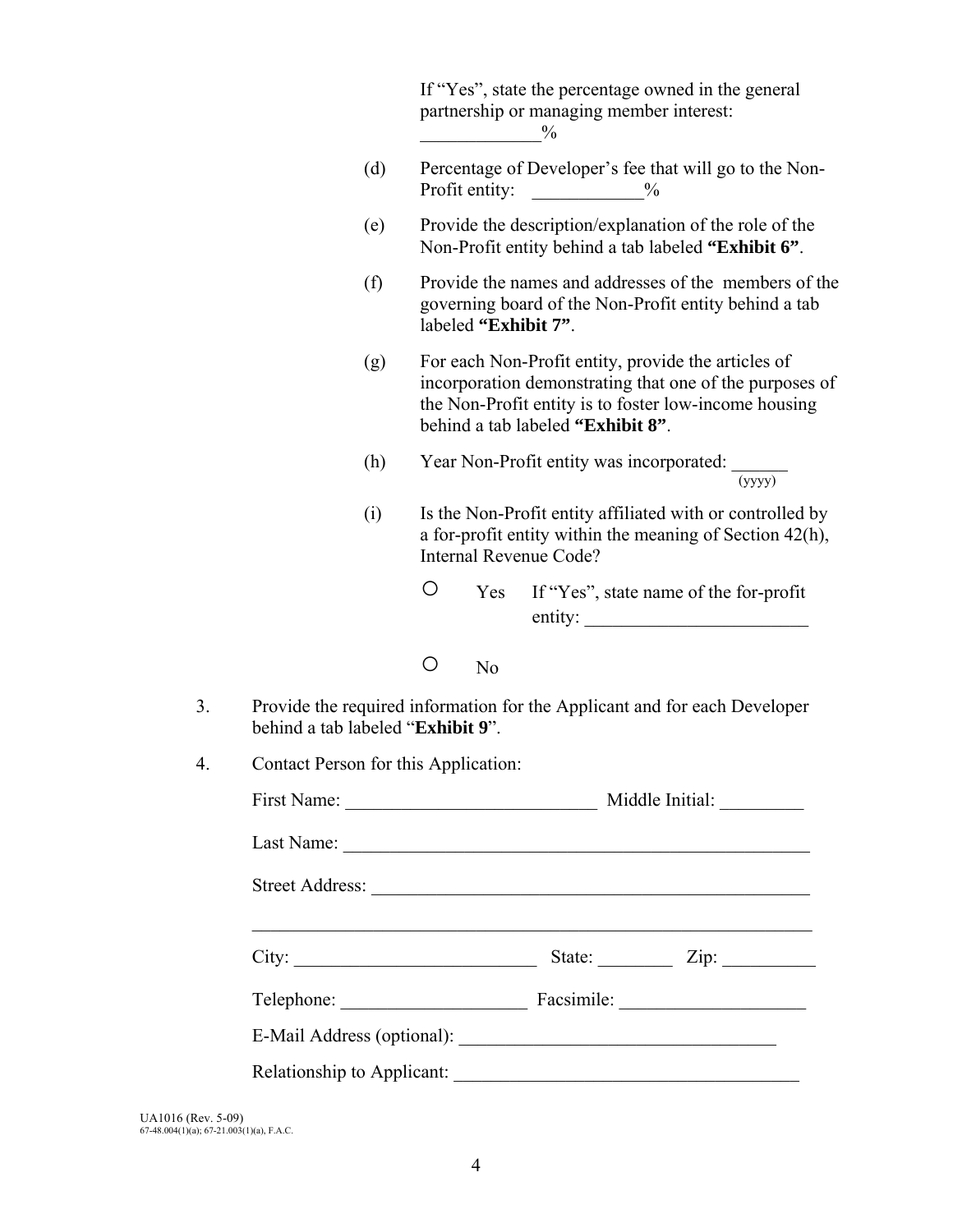5. If Applying for HOME: Is the Applicant applying under the Community Housing Development Organization (CHDO) Set-Aside?

O Yes O No

If "Yes", state CHDO Name:  $\blacksquare$ provide the required information behind a tab labeled **"Exhibit 10"**.

## **B. Development Team**

- 1. Developer or Principal of Developer:
	- a. Name of each Developer (include all co-Developers):

 $\mathcal{L}_\mathcal{L} = \{ \mathcal{L}_\mathcal{L} = \{ \mathcal{L}_\mathcal{L} = \{ \mathcal{L}_\mathcal{L} = \{ \mathcal{L}_\mathcal{L} = \{ \mathcal{L}_\mathcal{L} = \{ \mathcal{L}_\mathcal{L} = \{ \mathcal{L}_\mathcal{L} = \{ \mathcal{L}_\mathcal{L} = \{ \mathcal{L}_\mathcal{L} = \{ \mathcal{L}_\mathcal{L} = \{ \mathcal{L}_\mathcal{L} = \{ \mathcal{L}_\mathcal{L} = \{ \mathcal{L}_\mathcal{L} = \{ \mathcal{L}_\mathcal{$  $\mathcal{L}_\mathcal{L} = \{ \mathcal{L}_\mathcal{L} = \{ \mathcal{L}_\mathcal{L} = \{ \mathcal{L}_\mathcal{L} = \{ \mathcal{L}_\mathcal{L} = \{ \mathcal{L}_\mathcal{L} = \{ \mathcal{L}_\mathcal{L} = \{ \mathcal{L}_\mathcal{L} = \{ \mathcal{L}_\mathcal{L} = \{ \mathcal{L}_\mathcal{L} = \{ \mathcal{L}_\mathcal{L} = \{ \mathcal{L}_\mathcal{L} = \{ \mathcal{L}_\mathcal{L} = \{ \mathcal{L}_\mathcal{L} = \{ \mathcal{L}_\mathcal{$ 

> b. For each experienced Developer, provide an executed Developer or Principal of Developer Certification form behind a tab labeled "**Exhibit 11**". For each co-Developer without the required experience, provide the requested information behind a tab labeled "**Exhibit 11"**.

 $\mathcal{L}_\text{max}$  , and the set of the set of the set of the set of the set of the set of the set of the set of the set of the set of the set of the set of the set of the set of the set of the set of the set of the set of the

- c. Provide the Developer's or Principal of Developer's Prior Experience Chart behind a tab labeled "**Exhibit 11**".
- 2. Management Agent or principal of Management Agent:
	- a. Provide the executed Management Agent or Principal of Management Agent Certification form behind a tab labeled "**Exhibit 12**".
	- b. Provide the Management Agent's or principal of Management Agent's Prior Experience Chart behind a tab labeled "**Exhibit 12**".
- 3. General Contractor or qualifying agent of General Contractor:
	- a. Provide the executed General Contractor or Qualifying Agent of General Contractor Certification form behind a tab labeled "**Exhibit 13**".
	- b. Provide the General Contractor's or qualifying agent's Prior Experience Chart behind a tab labeled "**Exhibit 13**".
- 4. Architect or Engineer:

 Provide the executed Architect or Engineer Certification form behind a tab labeled "**Exhibit 14**".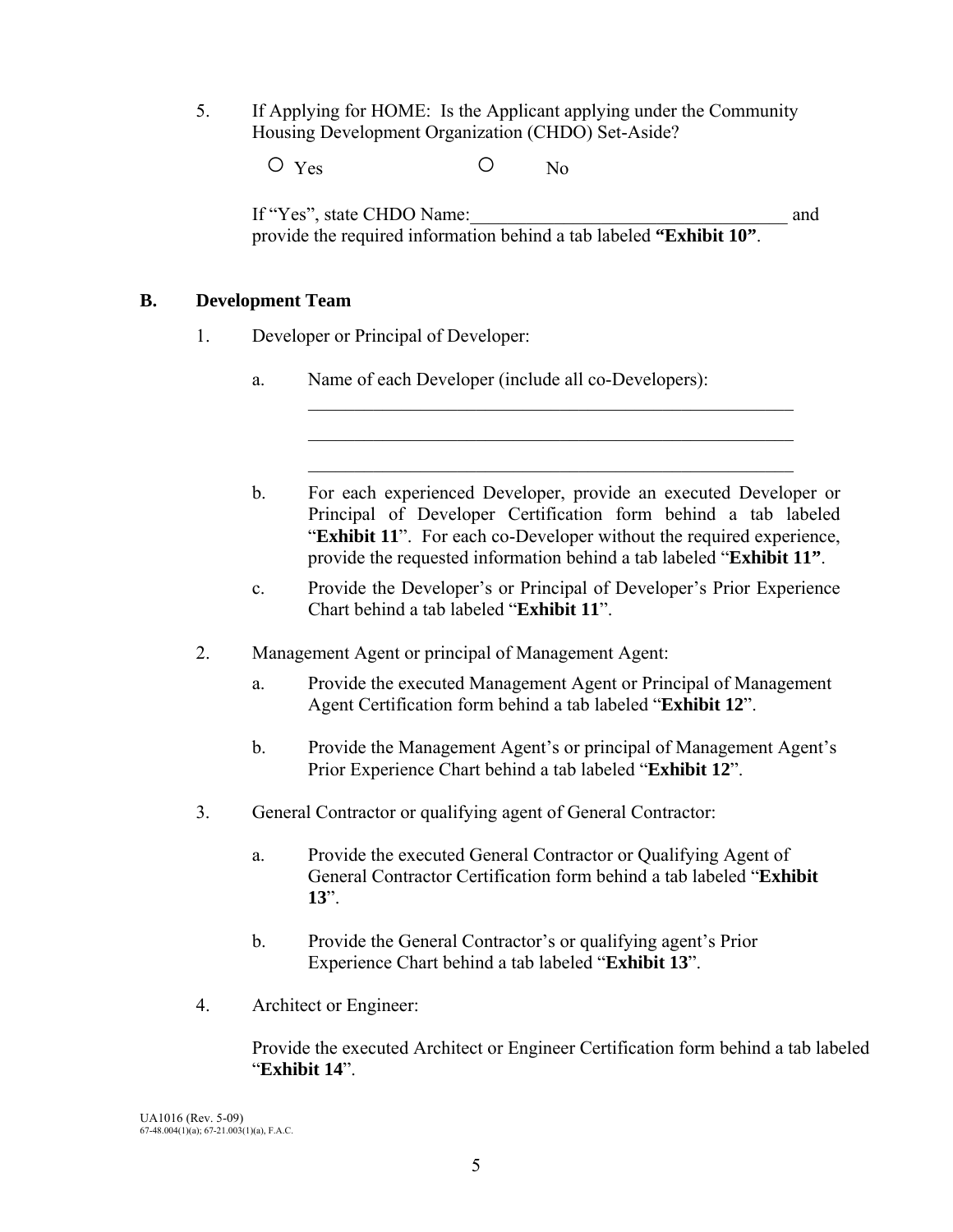- 5. Attorney:
	- a. MMRB and HOME Applicants provide the executed Attorney (MMRB or HOME) Certification form behind a tab labeled "**Exhibit 15**".
	- b. HC Applicants provide the executed Attorney (HC) Certification form behind a tab labeled "**Exhibit 16**".
- 6. Accountant:

Provide the executed Accountant Certification form behind a tab labeled "**Exhibit 17**".

- 7. Service Provider (Assisted Living Facility (ALF) Developments only):
	- a. Provide the executed Service Provider or Principal of Service Provider Certification form behind a tab labeled "**Exhibit 18**".
	- b. Provide the Service Provider's or principal of Service Provider's Prior Experience Chart behind a tab labeled "**Exhibit 18**".
- 8. Guarantor(s) Information (MMRB Applicants only):

Provide the Guarantor Information Chart behind a tab labeled "**Exhibit 19"**.

## **Part III. Proposed Development**

### **A. General Development Information**

- 1. Name of Development:
- 2. Location of Development Site:
	- a. Address of Development Site:

Street: \_\_\_\_\_\_\_\_\_\_\_\_\_\_\_\_\_\_\_\_\_\_\_\_\_\_\_\_\_\_\_\_\_\_\_\_\_\_\_\_\_\_\_\_\_\_\_\_

City:

b. Will the Development consist of Scattered Sites?

 $\mathcal{L}_\mathcal{L} = \{ \mathcal{L}_\mathcal{L} = \{ \mathcal{L}_\mathcal{L} = \{ \mathcal{L}_\mathcal{L} = \{ \mathcal{L}_\mathcal{L} = \{ \mathcal{L}_\mathcal{L} = \{ \mathcal{L}_\mathcal{L} = \{ \mathcal{L}_\mathcal{L} = \{ \mathcal{L}_\mathcal{L} = \{ \mathcal{L}_\mathcal{L} = \{ \mathcal{L}_\mathcal{L} = \{ \mathcal{L}_\mathcal{L} = \{ \mathcal{L}_\mathcal{L} = \{ \mathcal{L}_\mathcal{L} = \{ \mathcal{L}_\mathcal{$ 

O Yes O No

 If "Yes", for each of the sites, provide the Address, total number of units, and the latitude and longitude coordinates behind a tab labeled **"Exhibit 20"**.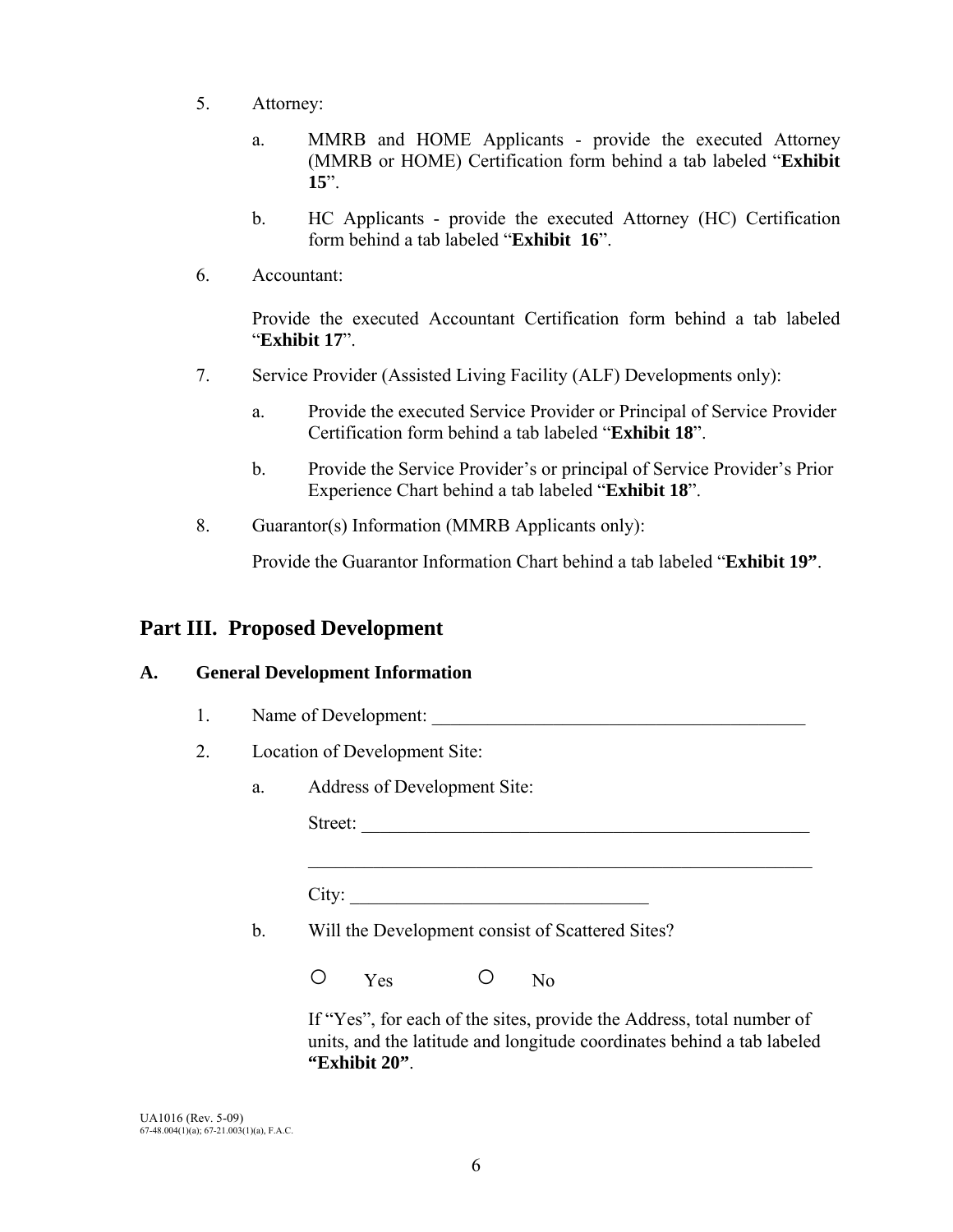c. Does the location of the proposed Development qualify as an Urban In-Fill Development, as defined in Rule Chapters 67-21 and 67-48, F.A.C.?

O Yes O No

 If "Yes", to qualify as an Urban In-Fill Development for purposes of this Application, provide a properly completed and executed Local Government Verification of Qualification as Urban In-Fill Development form behind a tab labeled **"Exhibit 21"**.

 d. Is the proposed Development being revitalized utilizing HOPE VI funding?

O Yes O No

 If "Yes", to qualify as a HOPE VI Development for purposes of this Application, provide the required documentation behind a tab labeled **"Exhibit 21"**.

#### $e.$  County:  $\_\_$

 All Applicants must answer "Yes" or "No" to question (1) below. All HOME Applicants must also answer question (2) below.

- (1) Is proposed Development located in the Florida Keys Area?
	- O Yes O No
- (2) HOME Applicants must answer the following questions:

 Will the proposed HOME Development be located in either Alachua County or Leon County?

O Yes O No

If "Yes", complete either (a) or (b) below, as applicable:

 (a) Alachua County Developments - Is the Development located within Alachua County, but outside the boundaries of incorporated Gainesville?

O Yes O No

 If "Yes", provide the required letter from Alachua County behind a tab labeled "**Exhibit 22**".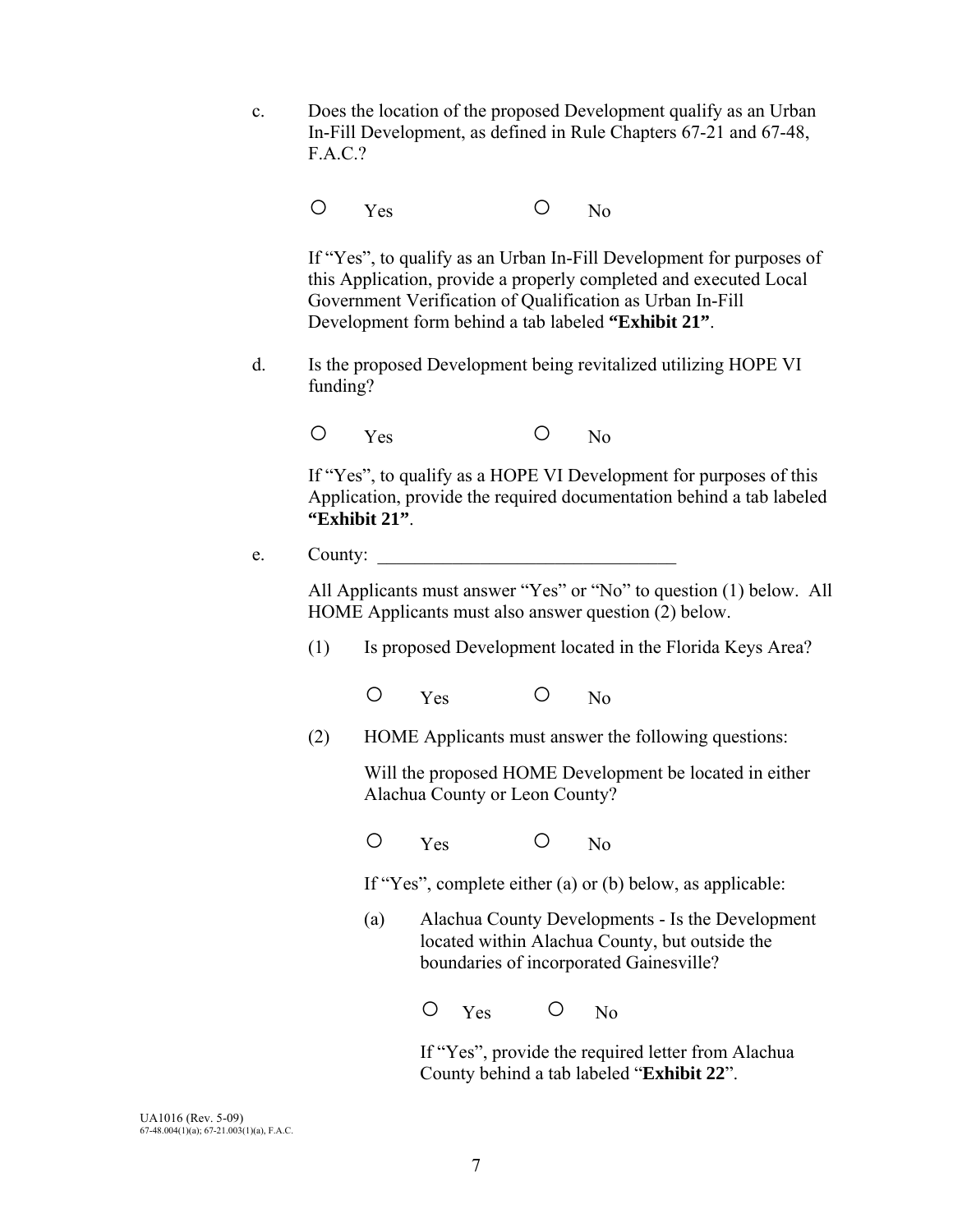(b) Leon County Developments - Is the Development located within Leon County but outside the boundaries of incorporated Tallahassee?

O Yes O No

 If "Yes", provide the required letter from Leon County behind a tab labeled "**Exhibit 22**".

- f. Local Jurisdiction:
	- (1) Name of local jurisdiction where Development is located: \_\_\_\_\_\_\_\_\_\_\_\_\_\_\_\_\_\_\_\_\_\_\_\_. If Development is located within a municipality (incorporated city, town, or village) the municipality must be specified.
	- (2) Chief elected official of jurisdiction:

| First Name:                          |        | Middle Initial: |
|--------------------------------------|--------|-----------------|
| Last Name:                           |        |                 |
| Title:                               |        |                 |
| <b>Street Address:</b>               |        |                 |
| City:                                | State: | Zip:            |
| Telephone No. (including area code): |        |                 |

- g. Competitive HC and non-competitive HC Applicants must complete questions (1) through (4) below:
	- (1) Difficult Development Area (DDA) and Qualified Census Tract (QCT):
		- (a) Is the proposed Development located in a DDA, as defined in Section  $42(d)(5)(c)(iii)$ , IRC, as amended?

O Yes O No

If "Yes", indicate which DDA:

(b) Is the proposed Development located in a QCT as defined in Section  $42(d)(5)(c)(ii)$ , IRC, as amended?

O Yes O No

If "Yes", indicate QCT Number: and provide a copy of a letter from the local planning office or census bureau which verifies that the proposed Development is located in the referenced QCT behind a tab labeled "**Exhibit 23** ".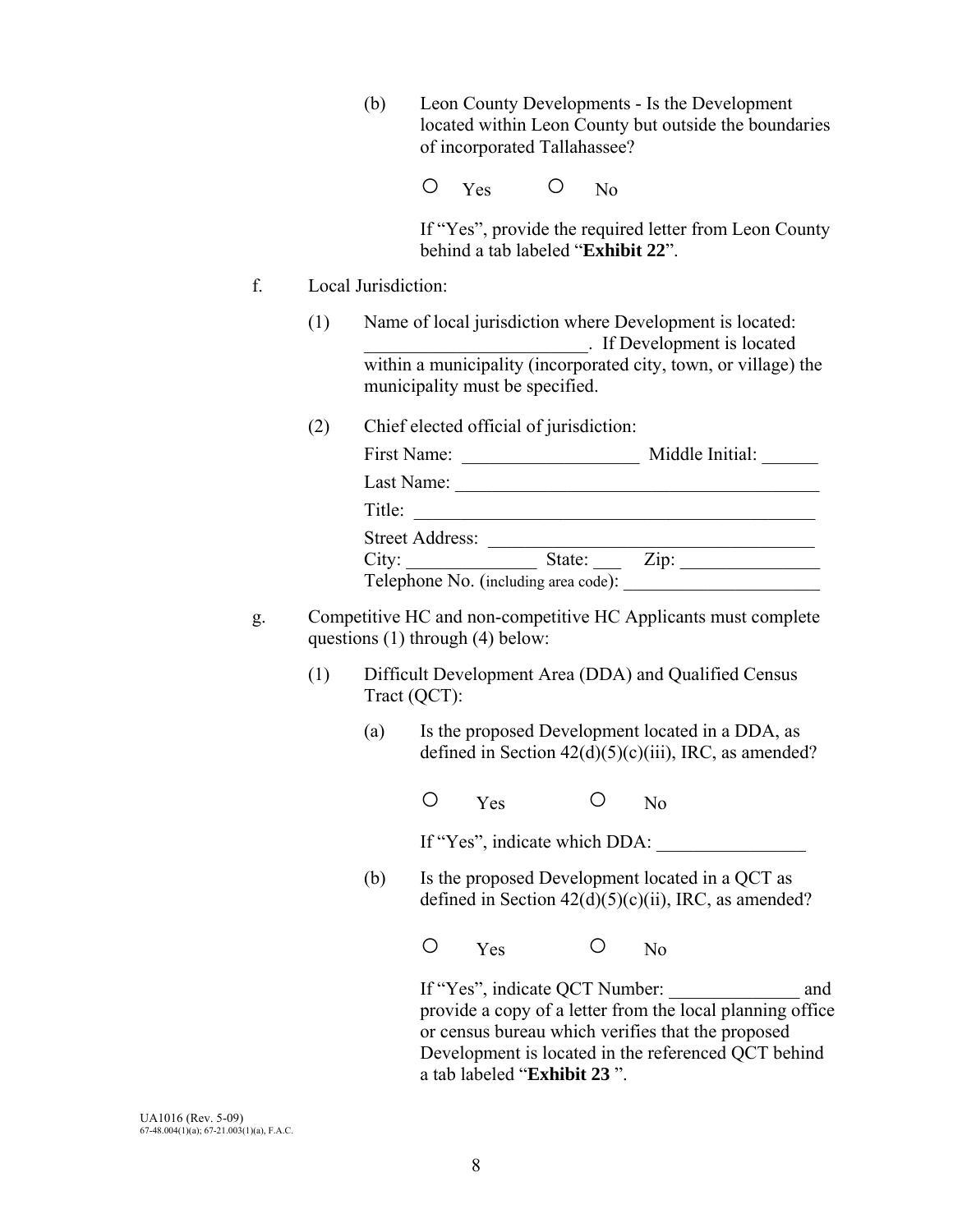| (2) |            | Is the Applicant applying for Housing Credits for eligible<br>acquisition expenses?                                                     |
|-----|------------|-----------------------------------------------------------------------------------------------------------------------------------------|
|     | O          | Yes<br>Ő<br>N <sub>0</sub>                                                                                                              |
|     |            | If "Yes", answer questions (a) through (g) below:                                                                                       |
|     | (a)        | Is/are the building(s) acquired or to be acquired from a<br>related party?                                                              |
|     |            | O<br>O<br>Yes<br>N <sub>o</sub>                                                                                                         |
|     | (b)        | Name of previous owner:                                                                                                                 |
|     | (c)        |                                                                                                                                         |
|     | (d)        | Date Development originally placed in service:<br>(mm/dd/yyyy)                                                                          |
|     | (e)        | Date (mm/dd/yyyy) and cost of last rehabilitation:                                                                                      |
|     | (f)        | Describe acquisition facts and circumstances relative to<br>Section 42(d), IRC ("10-year rule"):                                        |
|     | (g)        | Is a waiver of the 10-year rule being sought by the<br>Applicant?                                                                       |
|     |            | O<br>Ő<br>Yes<br>N <sub>o</sub><br>Explain why or why not:                                                                              |
| (3) |            | Will this Development receive historic Housing Credits?                                                                                 |
|     | $\bigcirc$ | Ő<br>Yes<br>N <sub>o</sub>                                                                                                              |
|     |            | If "Yes", what amount of historic Housing Credits will the<br>Development receive? \$<br><u> 1989 - Johann Stoff, Amerikaansk konst</u> |
| (4) |            | Is the Applicant applying for Housing Credits for eligible<br>Rehabilitation expenses?                                                  |
|     | O          | O<br>Yes<br>N <sub>o</sub>                                                                                                              |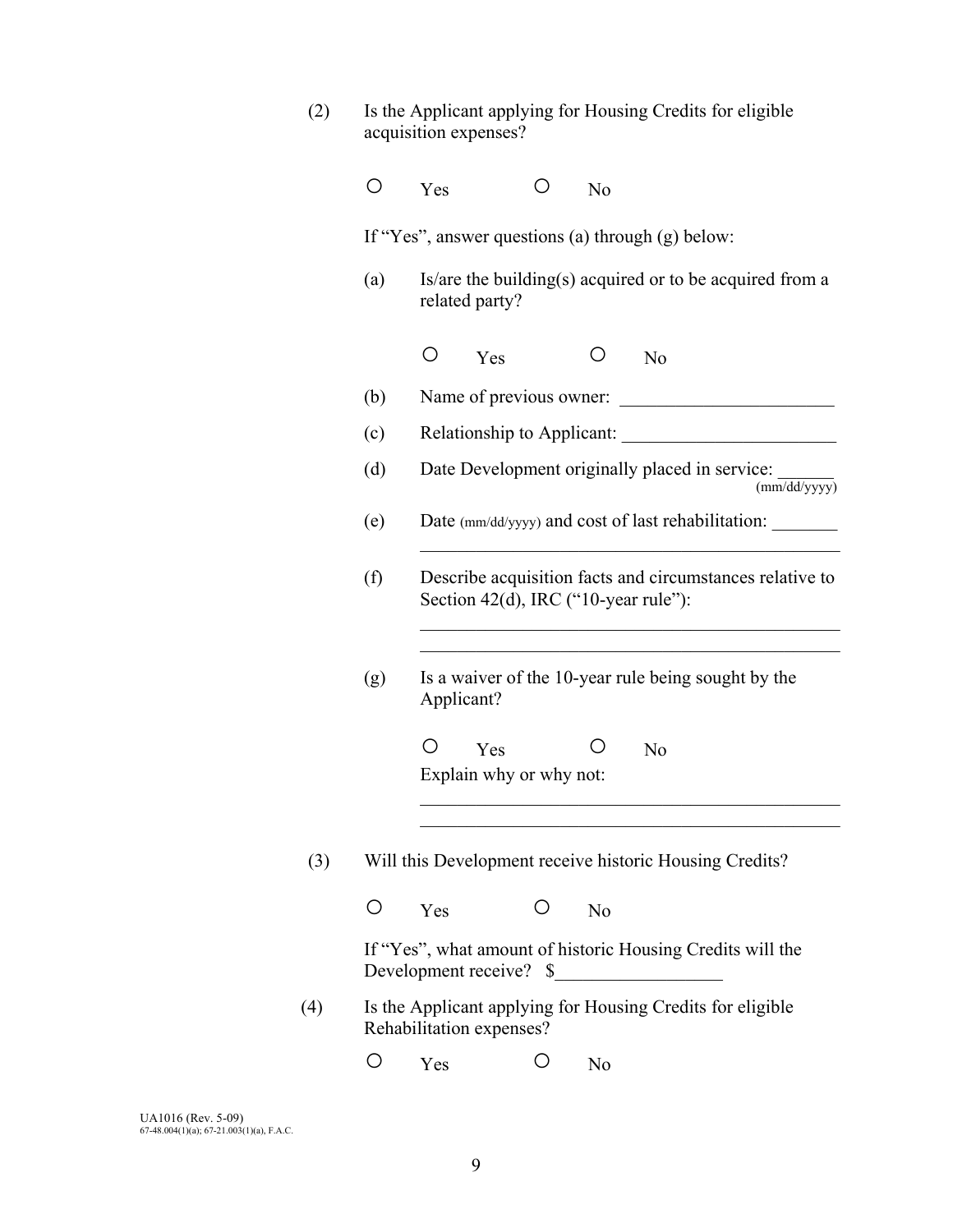If "Yes", answer questions (a) and (b) below:

- (a) Will the Rehabilitation cost as a percentage of the adjusted basis of each building be equal to or greater than 10%?
- O Yes O No
	- (b) What is the estimated qualified basis in Rehabilitation expenses per set-aside unit within one 24-month period for the building(s) being Rehabilitated?  $\$
- 3. Development Category:
	- a. Select one category
		- New Construction (where 50% or more of the units are new construction)
		- Acquisition and New Construction (acquisition plus 50% or more of the units are new construction) – Available for Applications requesting HOME Only
		- Rehabilitation (where less than 50% of the units are new construction)
		- Acquisition and Rehabilitation (acquisition plus less than 50% of the units are new construction)
	- b. If applying for MMRB, will each residential building consist of 2 or more dwelling units?
		- O Yes O No
- 4. Development Type:

5. Number of buildings with dwelling units:

- 6. Total number of units**: \_\_\_\_\_\_\_\_\_\_\_\_\_\_\_\_\_\_\_\_\_\_\_\_\_\_\_\_\_\_\_\_\_\_\_\_\_\_\_\_**
- 7. Unit Mix:

| # of Bedrooms per<br>Unit | # of Baths per Unit | # of Units per Bedroom<br>Type |
|---------------------------|---------------------|--------------------------------|
|                           |                     |                                |
|                           |                     |                                |
|                           |                     |                                |
|                           |                     |                                |
|                           |                     |                                |
|                           |                     |                                |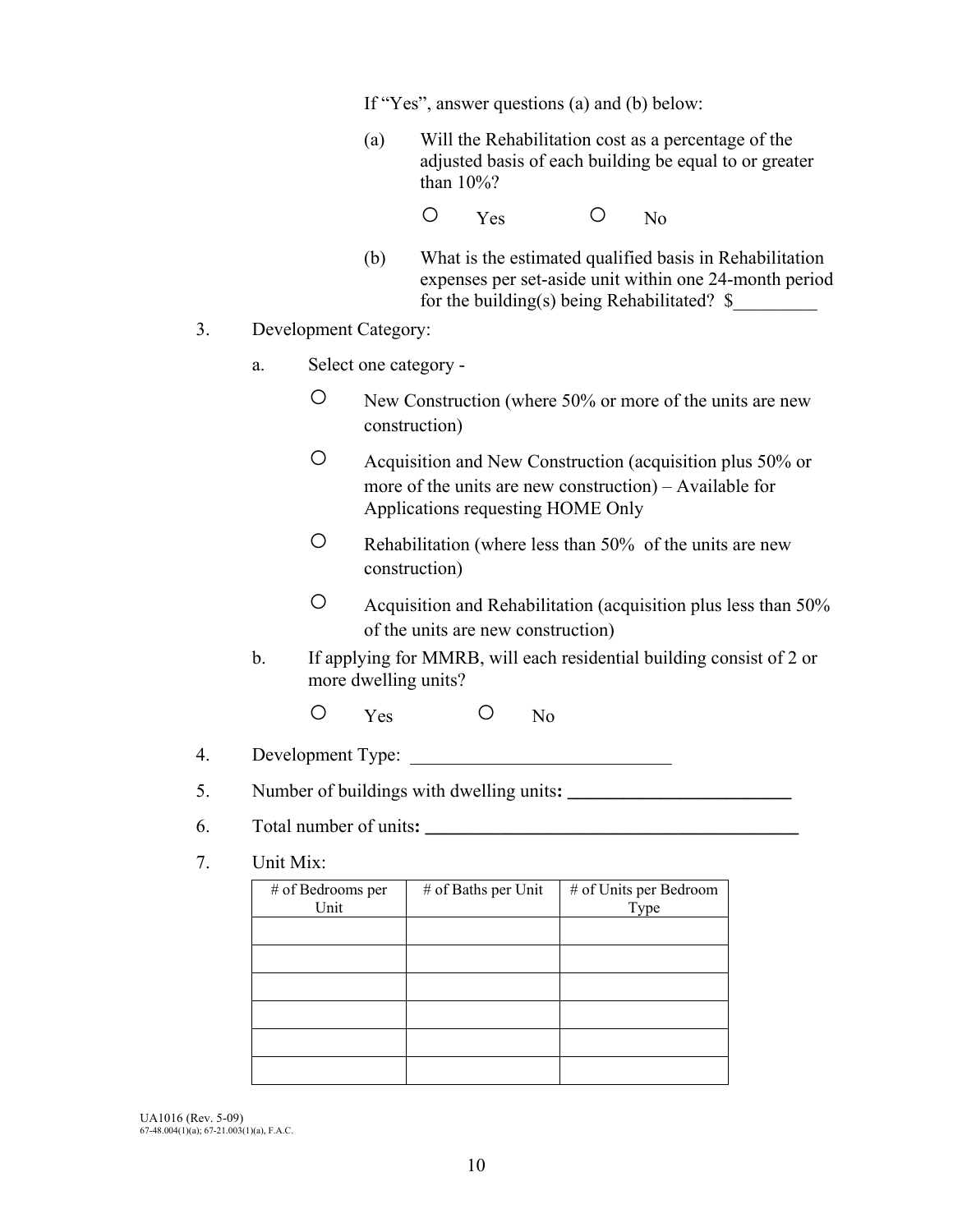- 8. Previous Underwriting:
	- a. Is this Development currently being underwritten or has it been underwritten previously by any Credit Underwriter under contract with Florida Housing Finance Corporation?

O Yes O No

If "Yes", identify the Credit Underwriter:

 b. Is there an existing LURA and/or EUA on any portion of the proposed Development site?

O Yes O No

 If "Yes" and the Applicant is requesting HOME or Competitive HC, does the proposed Development meet one of the permitted exceptions outlined in paragraph 67-48.018(1)(c), F.A.C., for HOME, and/or paragraph  $67-48.023(1)(c)$ , F.A.C., for Competitive HC?

O Yes O No

- 9. Development Status:
	- a. Has Rehabilitation or New Construction work commenced?
		- O Yes O No
		- (1) If "Yes" and Application is for New Construction, when were the building permits issued?  $\frac{1}{\text{mm}/\text{dd}/\text{vvv}}$
		- (2) If "Yes" and Application is for Rehabilitation, were building permits required?

 $\overrightarrow{O}$  Yes – when were the building permits issued?  $\frac{1}{\text{(mm/dd/vvvv)}}$ 

(mm/dd/yyyy)

 $\circ$  No - when did the work commence?

(mm/dd/yyyy)

b. Is the Development complete?  $\overline{O}$  Yes  $\overline{O}$  No

 If "Yes", when were the certificates of occupancy issued?  $(mm/dd/yyyy)$ 

 If certificates of occupancy were issued on more than one date, provide a listing of the issue-date for each building behind a tab labeled "**Exhibit 24**".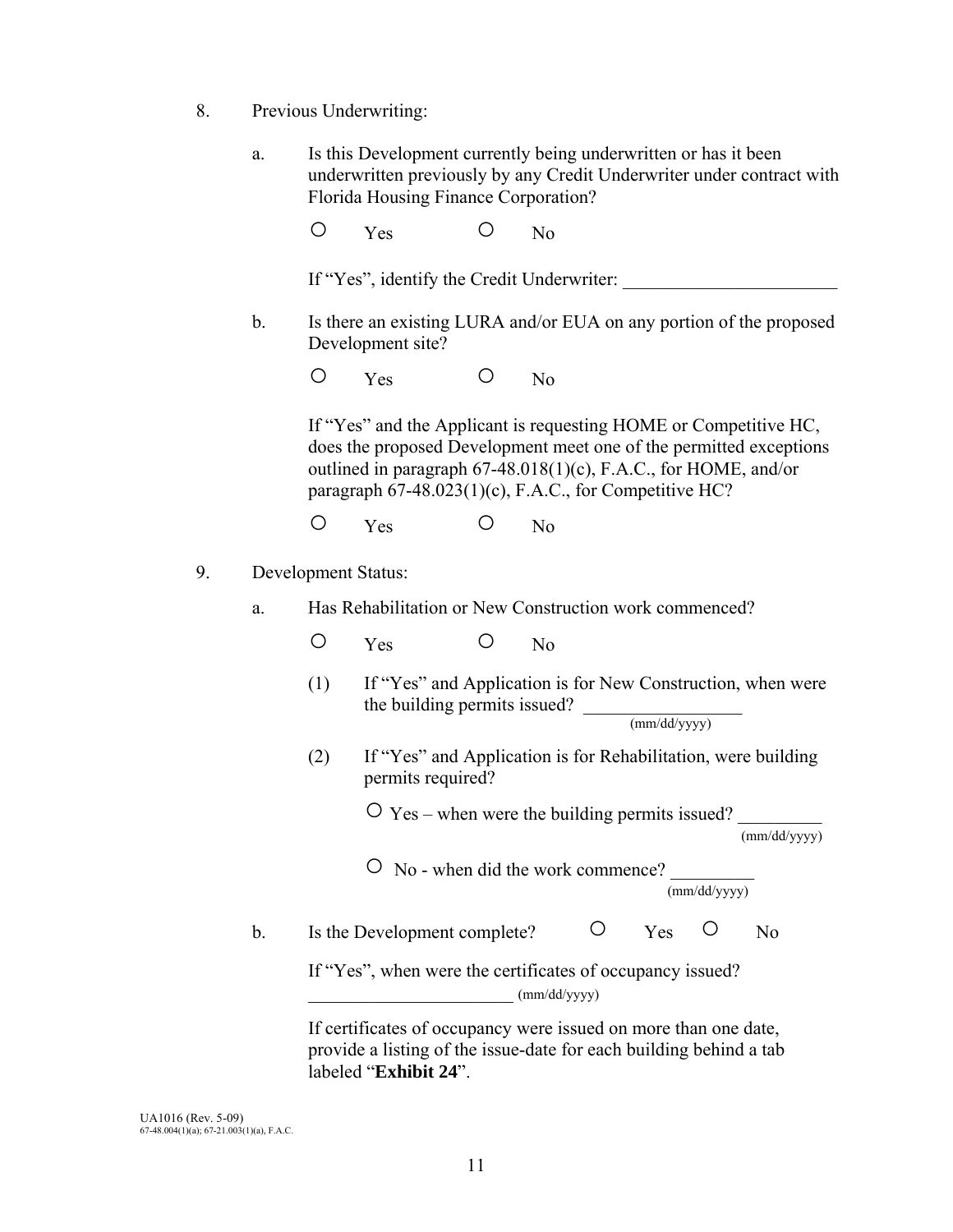- c. Are any of the units occupied?  $\overline{O}$  Yes  $\overline{O}$  No
- d. If the proposed Development is not yet complete, what is the anticipated placed-in-service date? \_\_\_\_\_\_\_\_\_\_\_\_\_\_\_\_\_\_\_\_\_\_\_ (mm/dd/yyyy)

- 10. Proximity (Competitive HC Applications Only):
	- a. For Applications involving a Public Housing Authority, provide the required information behind a tab labeled **"Exhibit 25"** and proceed to Part III. B. below.
	- b. For all other Applications:
		- (1) Provide the properly completed and executed Surveyor Certification form behind a tab labeled **"Exhibit 25"**.
		- (2) Indicate the services that the Applicant is seeking proximity tie-breaker points for:



- c. For proximity of the proposed Development to the closest Development Address or latitude and longitude coordinates identified on the FHFC Development Proximity List (the List) (Maximum 3.75 Tie-Breaker Points), indicate which of the following applies to this Application (Applicant may make only one selection even if more than one applies to the proposed Development):
	- $\overline{O}$  (1) The proposed Development is located in a Large County **AND** the location of the proposed Development qualified as an Urban In-Fill Development at Part III.A.2.c. of the Application **AND** the proposed Development does not qualify as a Location A Development at Part III.E.1.b.(1) of the Application.
	- $\overline{O}$  (2) The proposed Development is located in a Medium-Large County **AND** the location of the proposed Development qualified (i) as an Urban In-Fill Development at Part III.A.2.c. of the Application and (ii) is classified as a DDA and/or QCT as outlined in Part III.A.2.g.  $(1)(a)$  and/or  $(b)$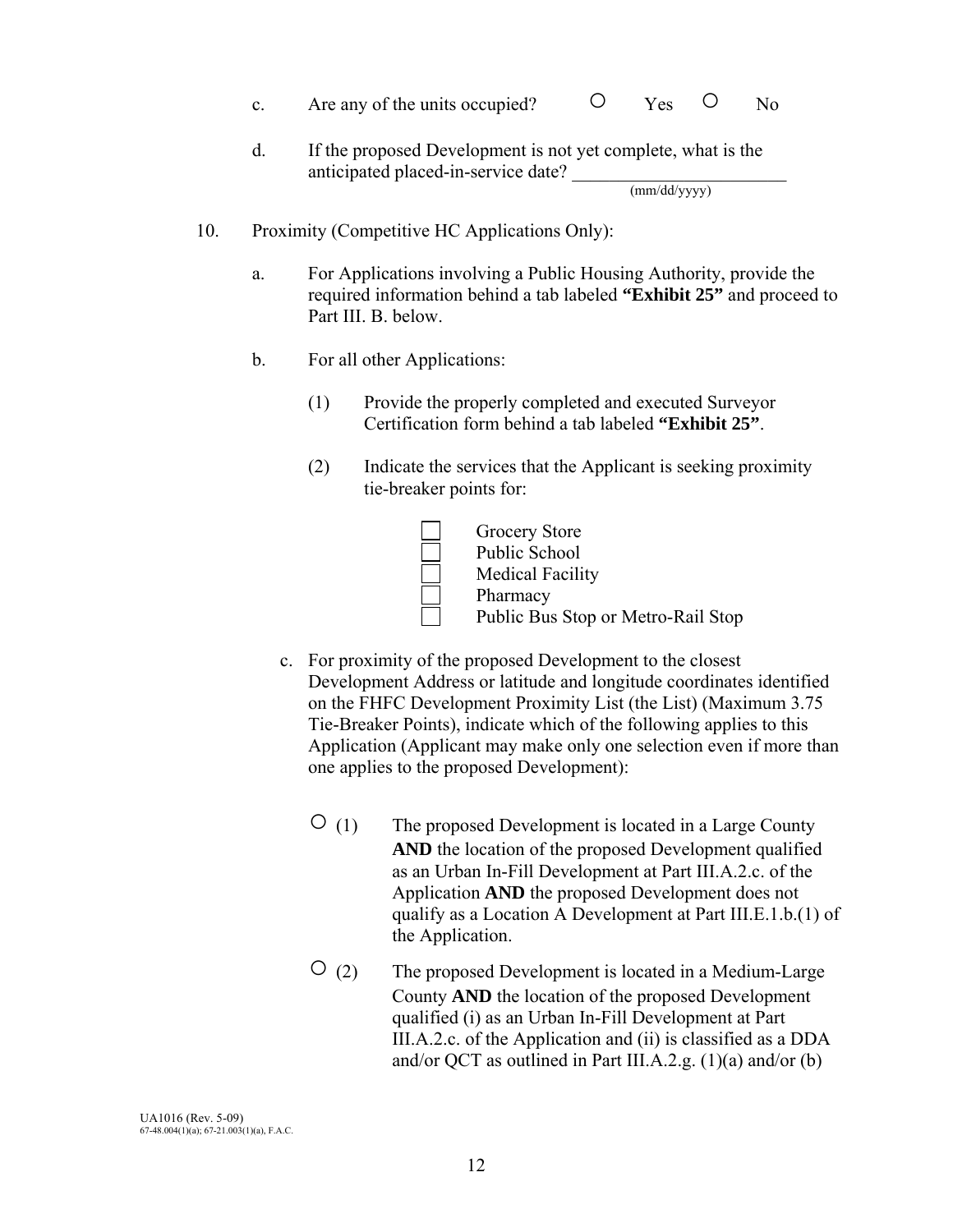of the Application **AND** (iii) the proposed Development does not qualify as a Location A Development at Part III.E.1.b.(1) of the Application.

- $\overline{O}$  (3) The Application qualified as a HOPE VI Development at Part III.A.2.d. of the Application.
- $\overline{O}$  (4) The Applicant selected and qualified for the Homeless Demographic Commitment at Part III.D. of the Application.
- $\circ$  (5) The Applicant selected and qualified for the Farmworker/Commercial Fishing Worker Demographic Commitment at Part III.D. of the Application.
- $\overline{O}$  (6) The Applicant selected the Rehabilitation or Acquisition and Rehabilitation Development Category at Part III.A.3. of the Application **AND** the proposed Development involves the Rehabilitation of an existing, occupied residential rental property currently in operation as of the Application Deadline **AND** the proposed Development does not qualify as a Location A Development at Part III.E.1.b.(1) of the Application.
- $\overline{O}$  (7) None of the above applies to this Application.

### **B. Construction Features and Amenities**

1. Required for All Developments:

Does the Applicant commit to provide the following items, as applicable, for the proposed Development?

- O Yes O No
- a. All Units for All Developments:
	- Air conditioning in all units (window units are not allowed; however, through-wall units are permissible for rehabilitation);
	- Window treatments for each window and glass door inside each unit;
	- Termite prevention and pest control throughout the entire affordability period;
	- Peephole on all exterior doors;
	- Exterior lighting in open and common areas.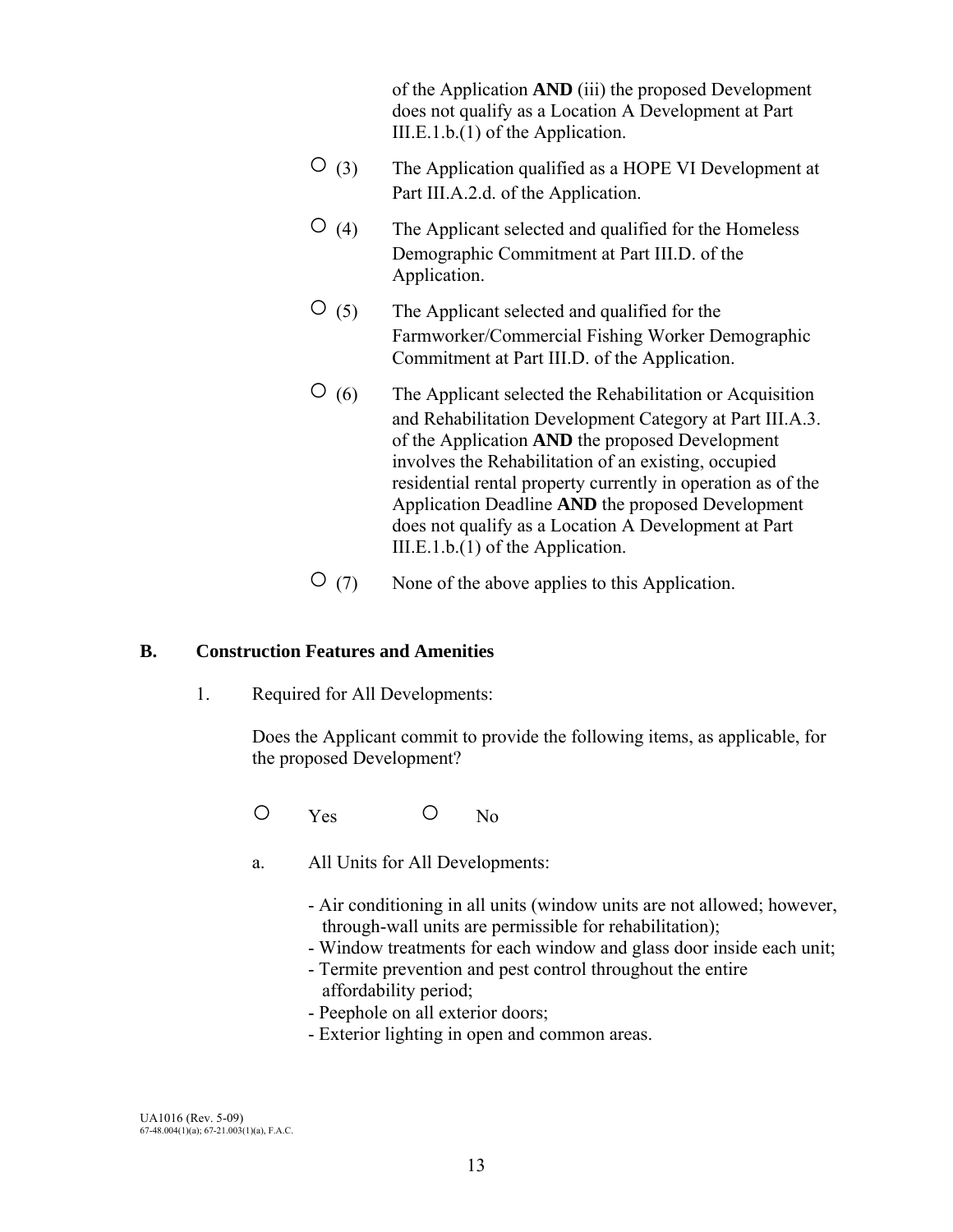- b. All Units in All Developments Except SRO:
	- Cable or satellite TV hook-up in all units;
	- Full-size range, oven and refrigerator in all units;
	- At least two full bathrooms in all 3 bedroom or larger new construction units;
	- Bathtub with shower in at least one bathroom in at least 90% of the new construction non-Elderly units;
- c. All SRO Developments:
	- Minimum unit size of 110 square feet;
	- Each unit must contain at least one full size single bed, a lockable storage compartment or chest of drawers and a vertical clothes closet measuring at least three feet wide;
	- Each unit must contain a sink;
	- At least one set of bathroom facilities for every 16 units (each bathroom facility must contain a ratio of at least one sink, one shower with curtain or door and one toilet with door for every 4 units);
	- Community center or meeting room featuring a television with cable or satellite TV hook-up;
	- Public transportation within  $\frac{1}{2}$  mile.
- 2. Optional Features and Amenities:

 For MMRB and HC Applicants, if the proposed Development will consist of Scattered Sites (as stated by the Applicant at Part III.A.2.b.), does the Applicant make a commitment to locate each selected feature and amenity that is not unit-specific on each of the Scattered Sites, or no more than 1/16 mile from the site with the most units, or a combination of both?

- O Yes O No
- a. For New Construction Developments (Maximum available points for this category is 9 points):
	- 30 Year expected life roofing on all buildings (2 points) Gated community with "carded" entry or security guard, or if 2 or more stories, "carded" secure entry to building (2 points) Ceramic tile bathroom floors in all units (2 points) Microwave oven in each unit (1 point) Marble window sills in all units (1 point) Steel exterior entry door frames for all units (1 point)

 At least 1½ bathrooms (one full bath and one with at least a toilet and sink) in all 2-bedroom new construction units (2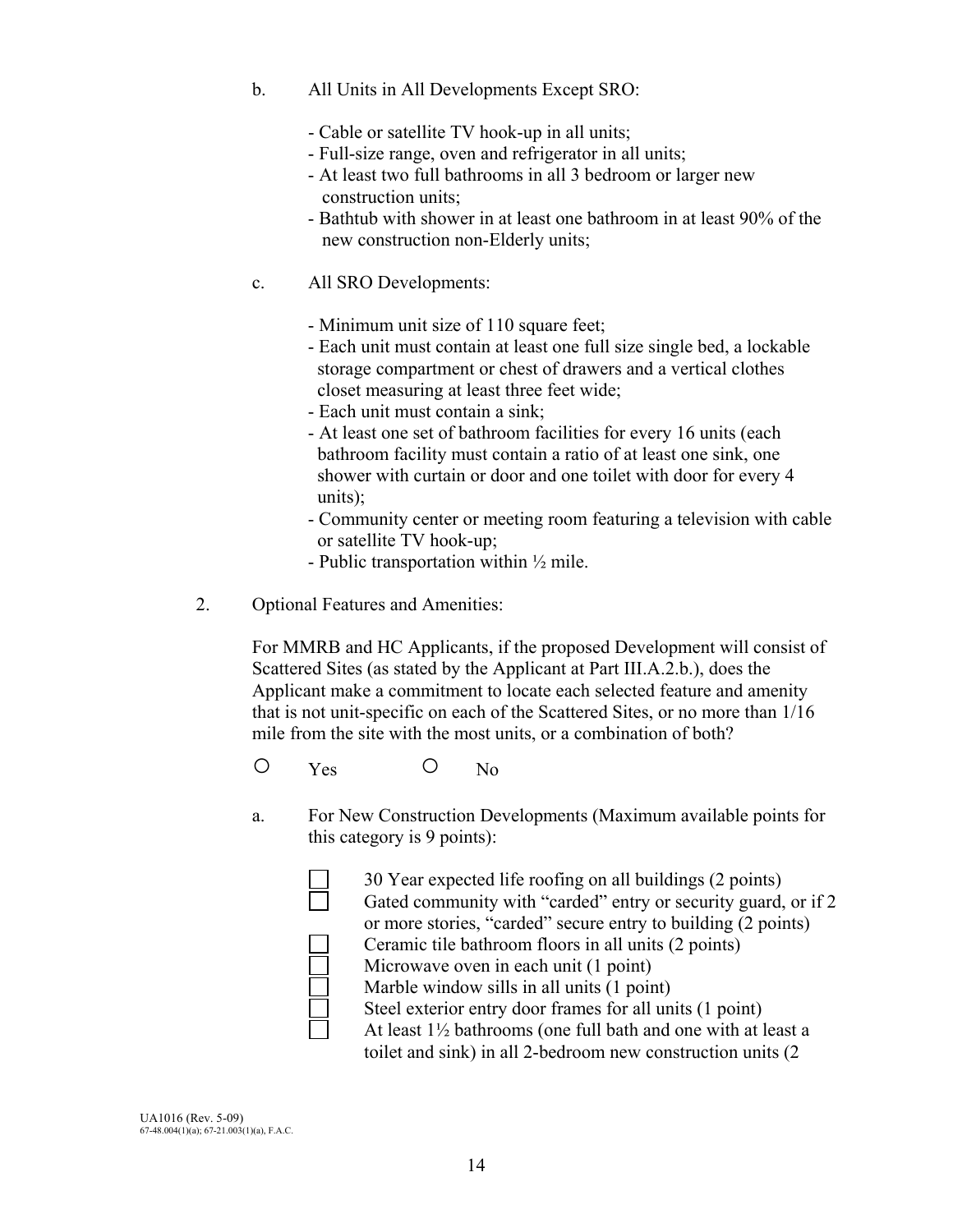|    | points) Note: In order to be eligible to select this feature, the<br>Development must have at least one 2-bedroom unit.<br>Double compartment kitchen sink in all units (1 point)<br>Pantry in kitchen area in all units- must be no less than 20<br>cubic feet of storage space. Pantry cannot be just an under- or<br>over-the-counter cabinet. (2 points)<br>Dishwasher in all new construction units (1 point)<br>Garbage disposal in all new construction units (1 point)                                                                                                                                                                                                                                                                                                                                                                                                                                            |
|----|---------------------------------------------------------------------------------------------------------------------------------------------------------------------------------------------------------------------------------------------------------------------------------------------------------------------------------------------------------------------------------------------------------------------------------------------------------------------------------------------------------------------------------------------------------------------------------------------------------------------------------------------------------------------------------------------------------------------------------------------------------------------------------------------------------------------------------------------------------------------------------------------------------------------------|
| b. | For Rehabilitation Developments (Maximum available points for this<br>category is 9 points):                                                                                                                                                                                                                                                                                                                                                                                                                                                                                                                                                                                                                                                                                                                                                                                                                              |
|    | New kitchen cabinets and counter top(s) in all units $(3 \text{ points})$<br>30 Year expected life roofing on all buildings (2 points)<br>Gated community with "carded" entry or security guard, or if 2<br>or more stories, "carded" secure entry to building (2 points)<br>Ceramic tile bathroom floors in all units (2 points)<br>Microwave oven inside each unit (1 point)<br>Marble window sills in all units (1 point)<br>Dishwasher inside each unit (1 point)<br>Garbage disposals inside each unit (1 point)<br>Steel exterior entry door frames for all units (1 point)<br>Double compartment kitchen sink in all units (1 point)<br>New bathroom cabinet(s), excluding medicine cabinet, in all<br>units $(1 point)$<br>New full-size range and oven in all units (1 point)<br>New full-size refrigerator in all units (1 point)<br>New plumbing fixtures in kitchen and bathroom(s) in all units<br>(1 point) |
| c. | For All Developments Except SRO (Maximum available points for<br>this category is 12 points):                                                                                                                                                                                                                                                                                                                                                                                                                                                                                                                                                                                                                                                                                                                                                                                                                             |
|    | Emergency call service in all units (3 points)<br>Exercise room with appropriate equipment (1 point)<br>Community center or clubhouse (3 points)<br>Swimming pool (2 points)<br>Playground/tot lot, accessible to children with disabilities (must<br>be sized in proportion to Development's size and expected<br>resident population with age-appropriate equipment) (2 points)                                                                                                                                                                                                                                                                                                                                                                                                                                                                                                                                         |

- 
- Car care area (for car cleaning/washing) (1 point)<br>Two or more parking spaces per total number of u<br>Picnic area with hard cover permanent roof of a de Two or more parking spaces per total number of units (1 point) Picnic area with hard cover permanent roof of a design

compatible with the Development, open on all sides, containing at least three permanent picnic tables with benches and an adjoining permanent outdoor grill (1 point)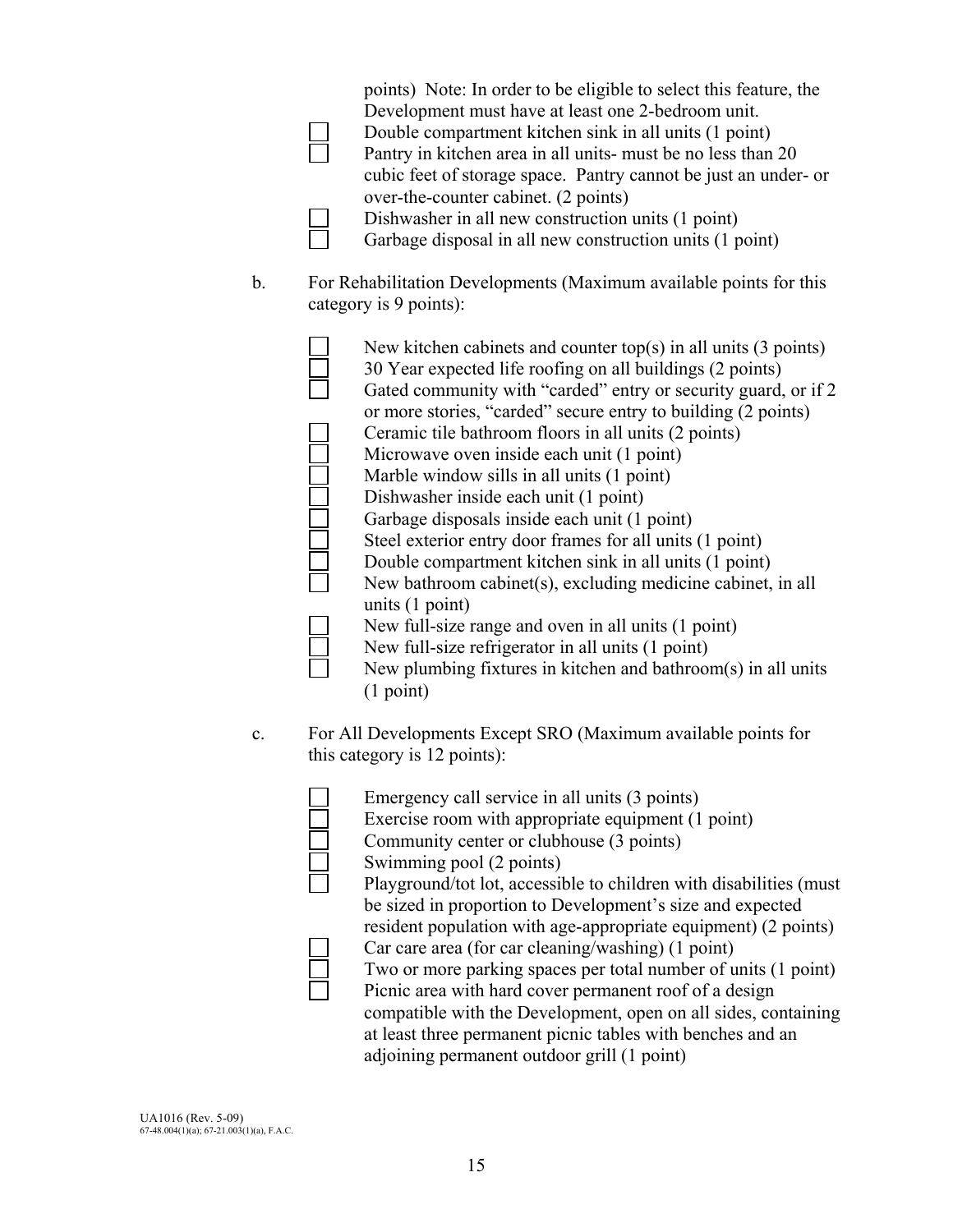|         | Outside recreation facility (such as shuffleboard court, putting<br>green, tennis court, full basketball court, volleyball court, etc.).<br>(2 points)<br>Library consisting of a minimum of 100 books and 5 current<br>magazine subscriptions (1 point)<br>Computer lab on-site with minimum one computer per 50<br>units, with basic word processing, spreadsheets and assorted<br>educational and entertainment software programs and at least<br>one printer (1 point)<br>Each unit wired for high speed internet (1 point) |
|---------|---------------------------------------------------------------------------------------------------------------------------------------------------------------------------------------------------------------------------------------------------------------------------------------------------------------------------------------------------------------------------------------------------------------------------------------------------------------------------------------------------------------------------------|
|         | Applicant may select only one of the following two items:                                                                                                                                                                                                                                                                                                                                                                                                                                                                       |
| $\circ$ | Laundry hook-ups and space for full-size washer and dryer<br>inside each unit (1 point)                                                                                                                                                                                                                                                                                                                                                                                                                                         |
| O       | Washer and dryer in a dedicated space with hook-ups within<br>each unit, provided at no charge to the resident during the term<br>of any lease (3 points)                                                                                                                                                                                                                                                                                                                                                                       |
|         | Applicant may select only one of the following two items:                                                                                                                                                                                                                                                                                                                                                                                                                                                                       |
| O       | Laundry facilities with full-size washers and dryers available in<br>at least one common area on site (1 point)                                                                                                                                                                                                                                                                                                                                                                                                                 |
| $\circ$ | Laundry facilities with full-size washers and dryers available in<br>at least one common area on every floor if Development<br>consists of more than one story (2 points)                                                                                                                                                                                                                                                                                                                                                       |
|         | Applicants that selected Single Family Rental, Duplexes, or<br>Quadraplexes at Part III.A.4. may select any of the following:                                                                                                                                                                                                                                                                                                                                                                                                   |
|         | Garage for each unit which consists of a permanent, fully<br>enclosable structure designed to accommodate one or more<br>automobiles, either attached to the unit or detached but located<br>on the same property, provided at no charge to the resident (3<br>points)                                                                                                                                                                                                                                                          |
|         | Carport for each unit which consists of a permanent covered<br>and paved area, attached to the unit and designed to<br>accommodate one or more automobiles, provided at no charge<br>to the resident (2 points)                                                                                                                                                                                                                                                                                                                 |
|         | Fenced back yard for each unit which consists of a portion of<br>the property behind each unit that is enclosed by a wood,                                                                                                                                                                                                                                                                                                                                                                                                      |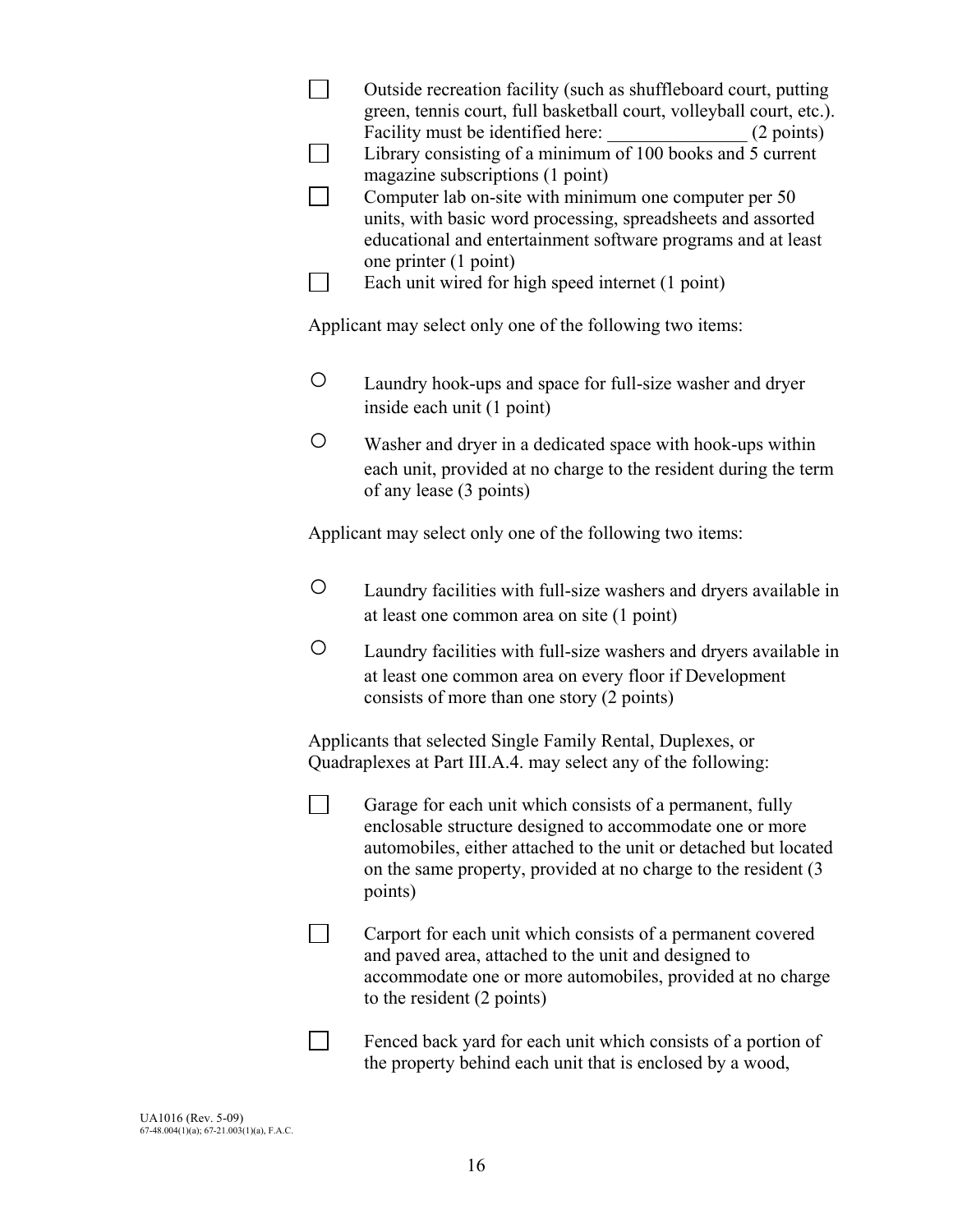privacy or chain link fence of a minimum height of 48". Direct access to the fenced back yard for each unit must be afforded solely by a door from that unit and no other unit. (2 points)

d. For SRO Developments (Maximum available points for this category is 12 points):

|    |     | Emergency call service in all units (3 points)<br>Exercise room with appropriate equipment (2 points)<br>Secure, enclosed bicycle storage (1 point)<br>Cable or satellite TV hook-up in each unit (1 point)<br>Picnic area with hard cover permanent roof of a design<br>compatible with the Development, open on all sides, containing<br>at least three permanent picnic tables with benches and an<br>adjoining permanent outdoor grill (1 point)<br>Outside recreation facility (such as shuffleboard court, putting<br>green, tennis court, full basketball court, volleyball court, etc.).<br>Facility must be identified here:<br>(2 points)<br>Library consisting of a minimum of 100 books and 5 current<br>magazine subscriptions (1 point)<br>Computer lab on-site with minimum one computer per 50<br>units, with basic word processing, spreadsheets and assorted<br>educational and entertainment software programs and at least<br>one printer (1 point) |
|----|-----|-------------------------------------------------------------------------------------------------------------------------------------------------------------------------------------------------------------------------------------------------------------------------------------------------------------------------------------------------------------------------------------------------------------------------------------------------------------------------------------------------------------------------------------------------------------------------------------------------------------------------------------------------------------------------------------------------------------------------------------------------------------------------------------------------------------------------------------------------------------------------------------------------------------------------------------------------------------------------|
|    |     | Applicant may select only one of the following two items:                                                                                                                                                                                                                                                                                                                                                                                                                                                                                                                                                                                                                                                                                                                                                                                                                                                                                                               |
|    | O   | Laundry facilities with full-size washers and dryers available in<br>at least one common area on site (1 point)                                                                                                                                                                                                                                                                                                                                                                                                                                                                                                                                                                                                                                                                                                                                                                                                                                                         |
|    | O   | Laundry facilities with full-size washers and dryers available in<br>at least one common area on every floor if Development<br>consists of more than one story (2 points)                                                                                                                                                                                                                                                                                                                                                                                                                                                                                                                                                                                                                                                                                                                                                                                               |
| e. |     | Energy Conservation Features for all units in the Development<br>(Maximum available points for this category is 9 points):                                                                                                                                                                                                                                                                                                                                                                                                                                                                                                                                                                                                                                                                                                                                                                                                                                              |
|    | (1) | Heating – Applicant may select only one of the following<br>three items:                                                                                                                                                                                                                                                                                                                                                                                                                                                                                                                                                                                                                                                                                                                                                                                                                                                                                                |

- Heat pump with a minimum HSPF of 8.2 instead of electric resistance (1 point)
- Heat pump with a minimum HSPF of 8.5 instead of electric resistance (2 points)
- Gas hydronic combo unit HVAC (2 points)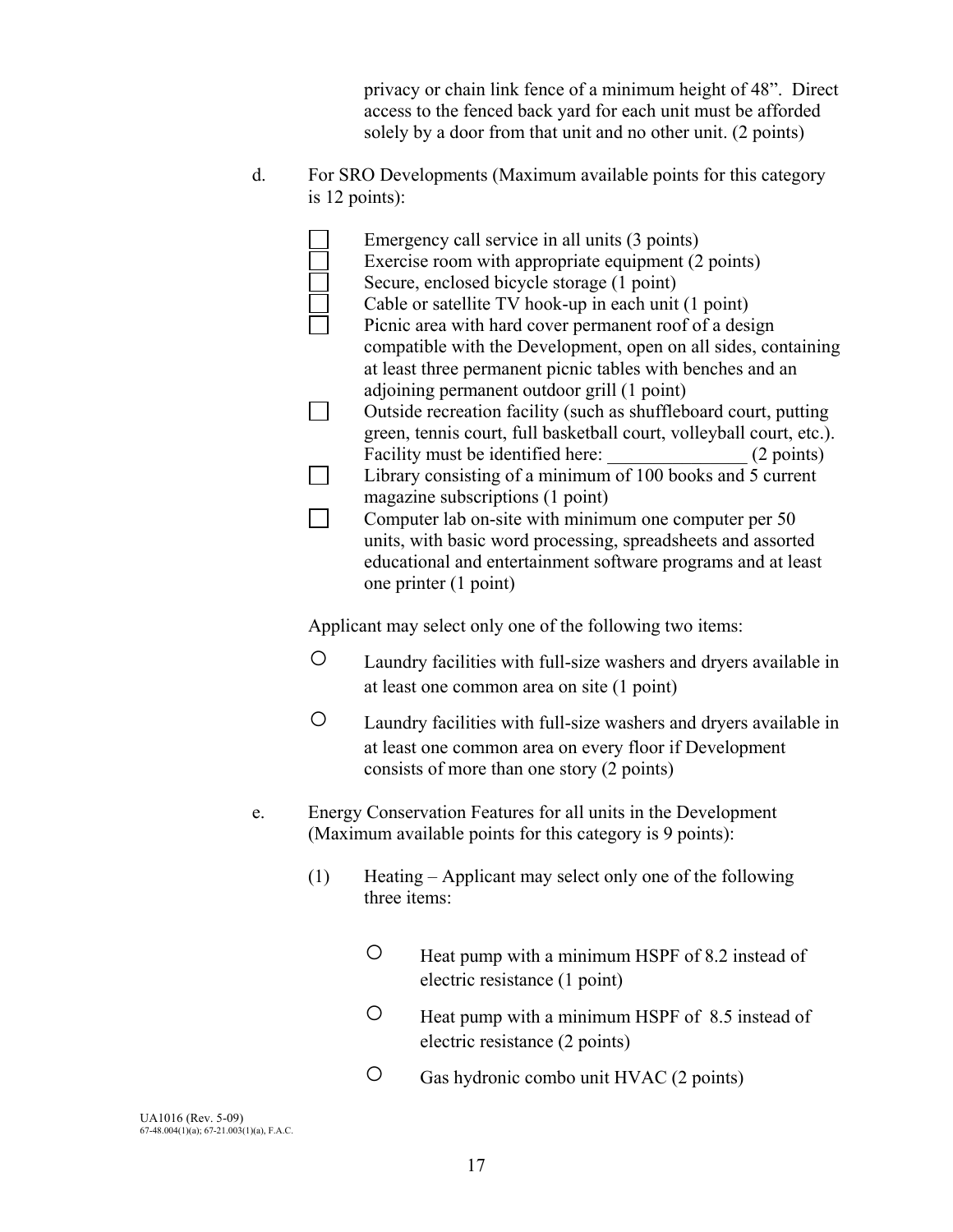- (2) Cooling Applicant may select only one of the following three items:
	- Air conditioning with a minimum SEER rating of 14 (1 point)
	- Air conditioning with a minimum SEER rating of 15 (2 points)
	- Air conditioning with a SEER rating of 16 or better (3 points)
- (3) Water Heating Applicant may select only one of the following three items:
	- Gas water heater with energy factor of .61 or better (1 point)
	- Electric water heater with energy factor of .93 or better (1 point)
	- Tankless gas water heater (2 points)
- (4) Insulation –

Wall insulation ratings are determined by the insulation material only, not the wall assembly materials. For mixed-type construction, the Applicant may only select the insulation option for the construction type that comprises 51 percent or more of the proposed Development.

- (a) Frame built construction (Applicant may select only one of the following two items):
	- $\circ$  Wall insulation of a minimum of R-13 (1 point)
	- Wall insulation of R-15 or better (2 points)
- (b) Masonry/concrete block construction (Applicant may select only one of the following two items):
	- Wall insulation of a minimum of R-7 (1 point)
	- Wall insulation of R-10 or better (2 points)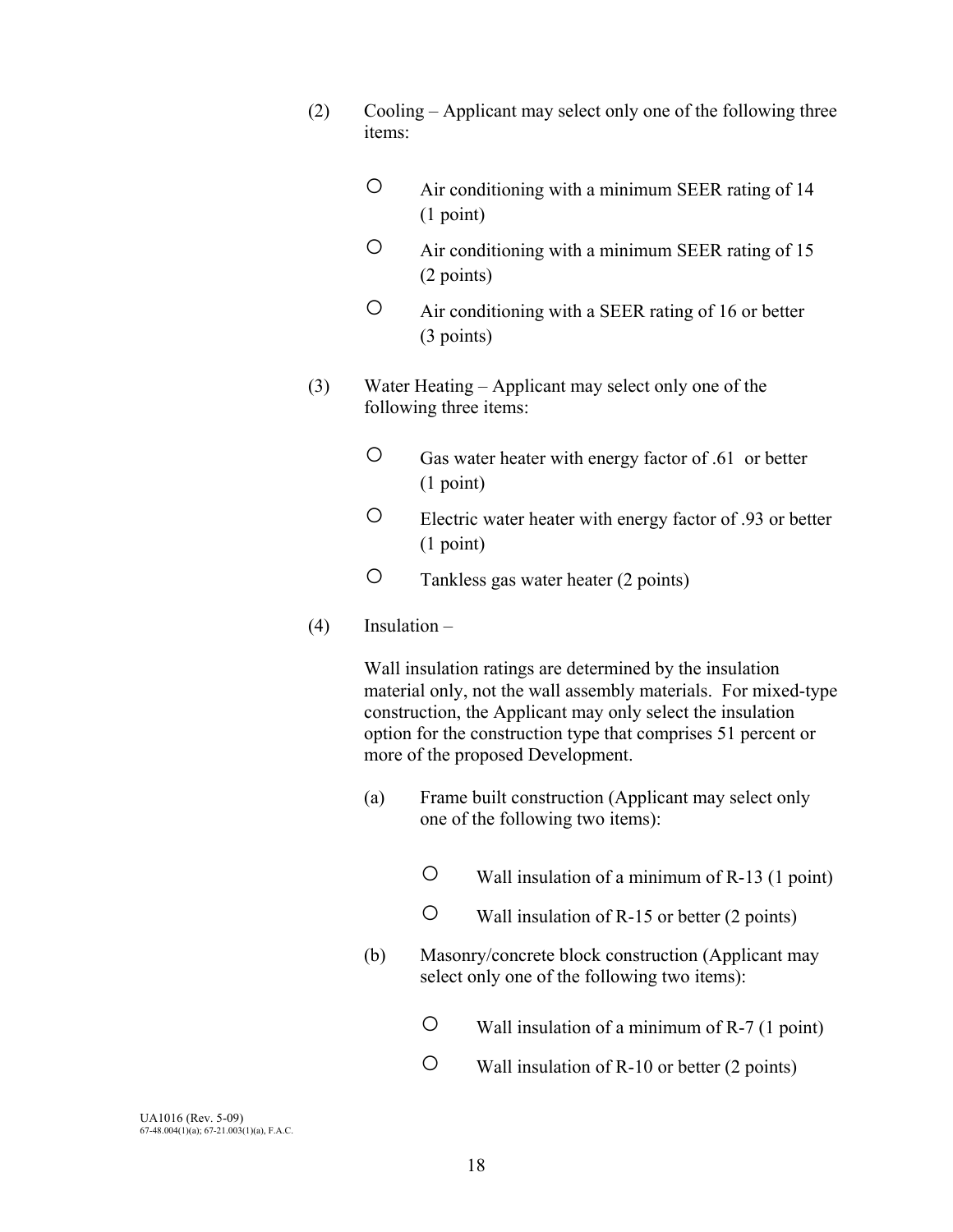In addition, Applicant may select only one of the following two items:

- Attic insulation of R-30 or better (1 point)
- Insulation of R-19 with radiant barrier on top floor only (1 point)
- (5) Windows (excluding windows on doors and sidelights) Applicant may select only one of the following five items:
	- Solar screens on all west and east facing windows (1 point)
	- Double-pane glass on all windows (2 points)
	- All windows double-pane with minimum solar heat gain coefficient of  $\leq$  .50 and minimum of .75 U Value (2 points)
	- All windows single-pane with minimum solar heat gain coefficient of .58 or better (2 points)
	- All windows single-pane with shading coefficient of .67 or better (2 points)
- (6) Energy Star Appliances:
	- Energy Star certified refrigerator and dishwasher in each unit (1 point)
- (7) Other:
	- $\Box$  Ceiling fans in all bedrooms and living area in each unit (2 points)
- 3. Green Building (5 points):
	- The Applicant commits to provide at least 10 of the Green Building options listed at Part III.B.3. of the Application Instructions

## **C. Ability to Proceed**

- 1. Status of Site Plan Approval or Plat Approval:
	- a. Multifamily Developments must provide a properly completed and executed Local Government Verification of Status of Site Plan Approval for Multifamily Developments form behind a tab labeled "**Exhibit 26"**.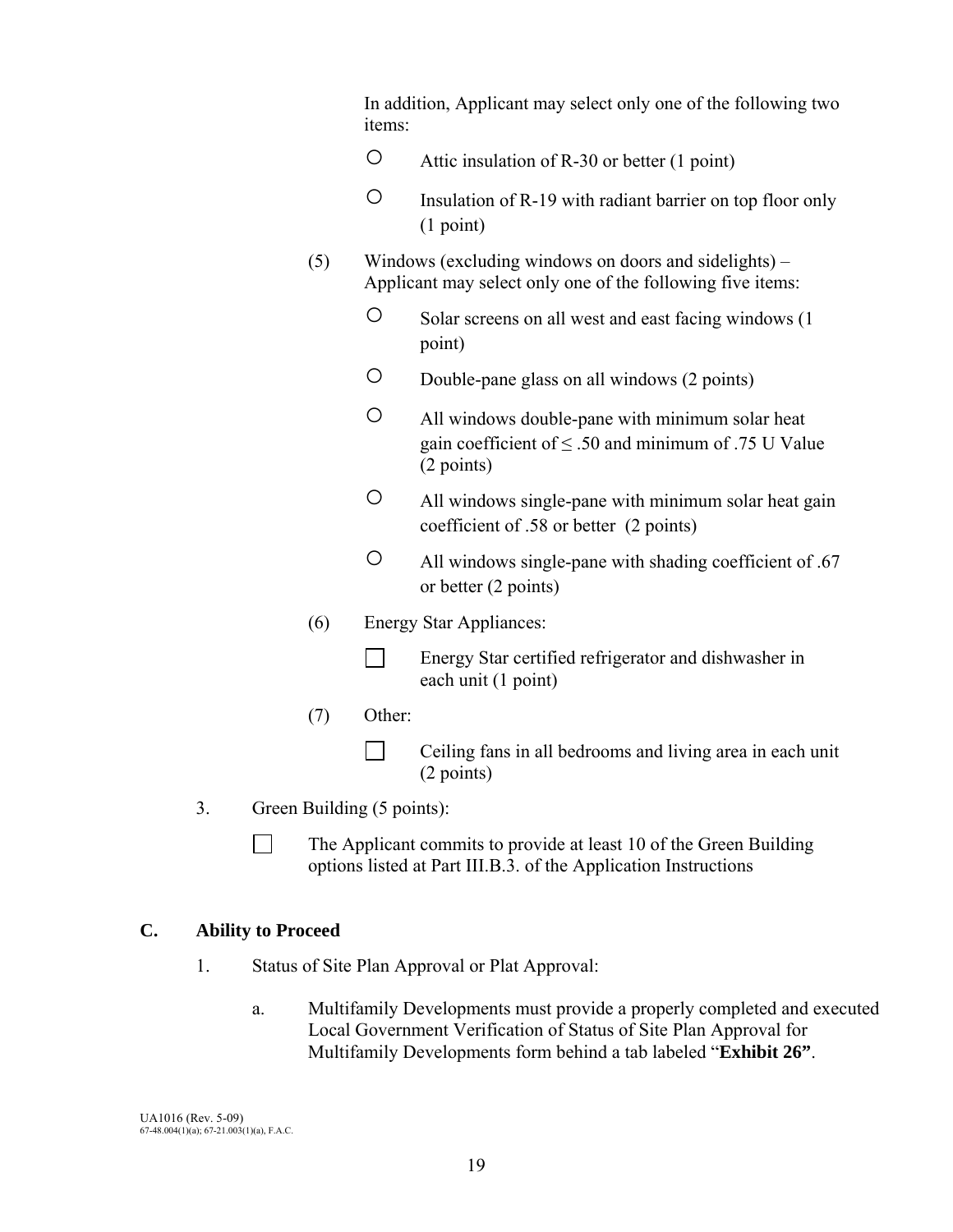- b. Single-Family Rental Developments must provide a properly completed and executed Local Government Verification of Status of Plat Approval for Single-Family Rental Developments form behind a tab labeled "**Exhibit 26**".
- 2. Evidence of Site Control:

 Applicant must demonstrate site control by providing the following documentation:

 a. Provide a fully executed qualified contract for purchase and sale for the subject property behind a tab labeled "**Exhibit 27**".

#### OR

 b. Provide a recorded deed or recorded certificate of title behind a tab labeled "**Exhibit 27**".

#### OR

- c. Provide a copy of the fully executed long-term lease behind a tab labeled "**Exhibit 27**".
- 3. Evidence of Infrastructure Availability:
	- a. Electricity Provide a letter from the provider or a properly completed and executed Verification of Availability of Infrastructure – Electricity form behind a tab labeled "**Exhibit 28**".
	- b. Water Provide a letter from the provider or a properly completed and executed Verification of Availability of Infrastructure – Water form behind a tab labeled "**Exhibit 29**".
	- c. Sewer, Package Treatment or Septic Tank Provide a letter from the provider or a properly completed and executed Verification of Availability of Infrastructure – Sewer Capacity, Package Treatment, or Septic Tank form behind a tab labeled "**Exhibit 30**".
	- d. Roads Provide a letter from the appropriate Local Government or a properly completed and executed Verification of Availability of Infrastructure – Roads form behind a tab labeled "**Exhibit 31**".
- 4. Evidence of Appropriate Zoning:
	- a. New Construction Developments Provide a properly completed and executed Local Government Verification That Development Is Consistent With Zoning And Land Use Regulations form behind a tab labeled "**Exhibit 32**".

OR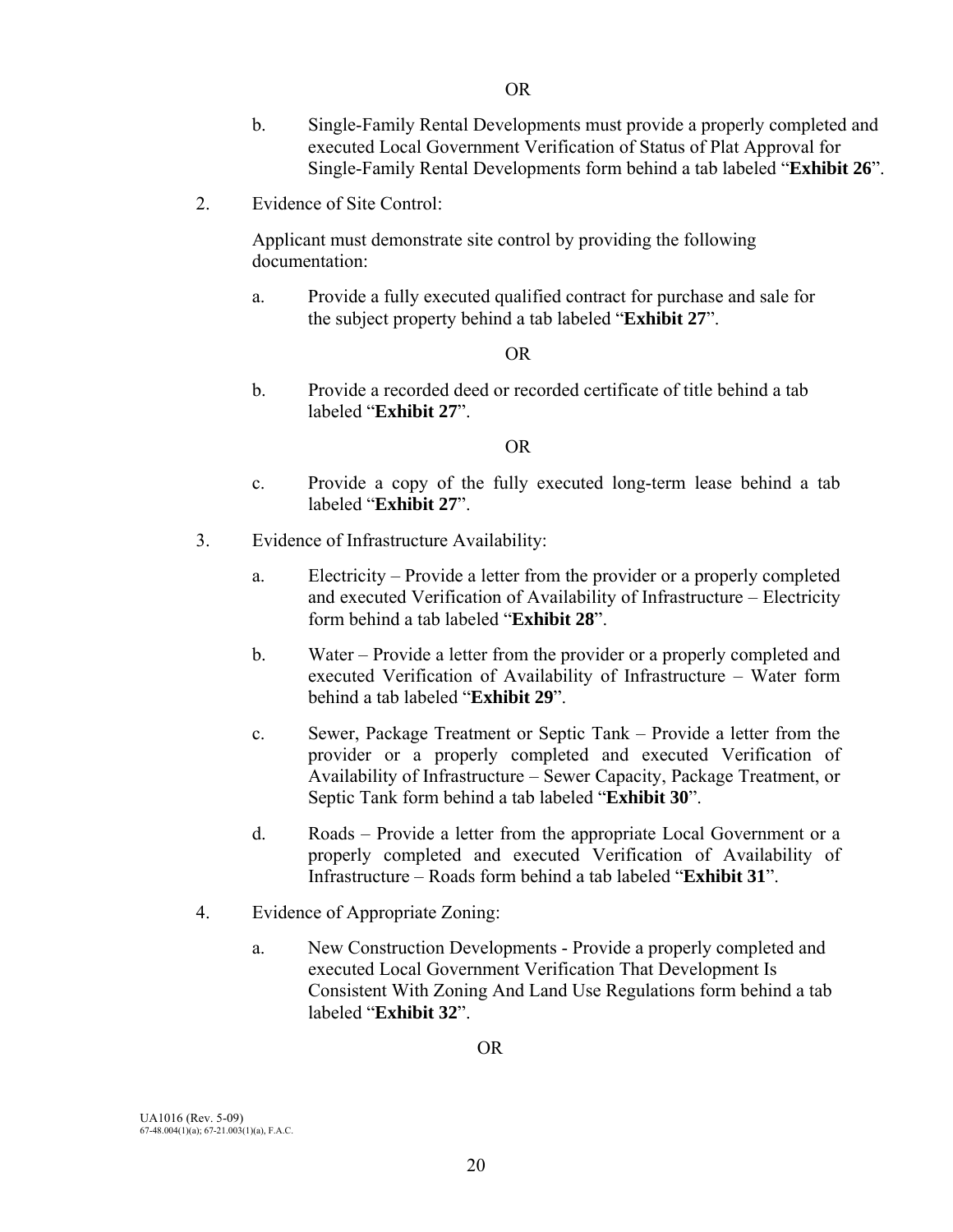- b. Rehabilitation Developments Provide a properly completed and executed Local Government Verification That Development Is Consistent With Zoning And Land Use Regulations form or a properly completed and executed Local Government Verification That Permits Are Not Required For This Development form behind a tab labeled "**Exhibit 32**".
- 5. Environmental Site Assessment (ESA):
	- a. Phase I ESAProvide a properly completed and executed Verification of Environmental Safety – Phase I Site Assessment form behind a tab labeled "**Exhibit 33**".
	- b. Phase II ESA If applicable, provide a properly completed and executed Verification of Environmental Safety – Phase II Site Assessment form behind a tab labeled "**Exhibit 34**".

## **D. Demographic Commitment**

- $O_1$ . Elderly
	- a. Will the proposed Development be an ALF?

O Yes O No

- b. Provide evidence of a local need for low-income Elderly housing (non-ALF or ALF) behind a tab labeled "**Exhibit 35**".
- 2. Farmworker or Commercial Fishing Worker Provide evidence of a local need for Farmworker or Commercial Fishing Worker housing behind a tab labeled "**Exhibit 35**".
- 3. Homeless Provide a properly completed and executed Verification of Inclusion in Local Homeless Continuum of Care Plan by Lead Agency form behind a tab labeled "**Exhibit 35**". If no Local Homeless Assistance Continuum of Care Plan exists, evidence of a local need for Homeless housing must be provided behind a tab labeled **"Exhibit 35"**.
- 4. Family Development will serve the general population.

## **E. Set-Aside Commitments**

- 1. MMRB and HC Applications:
	- a. Minimum Set-Aside**:**

Select one of the following: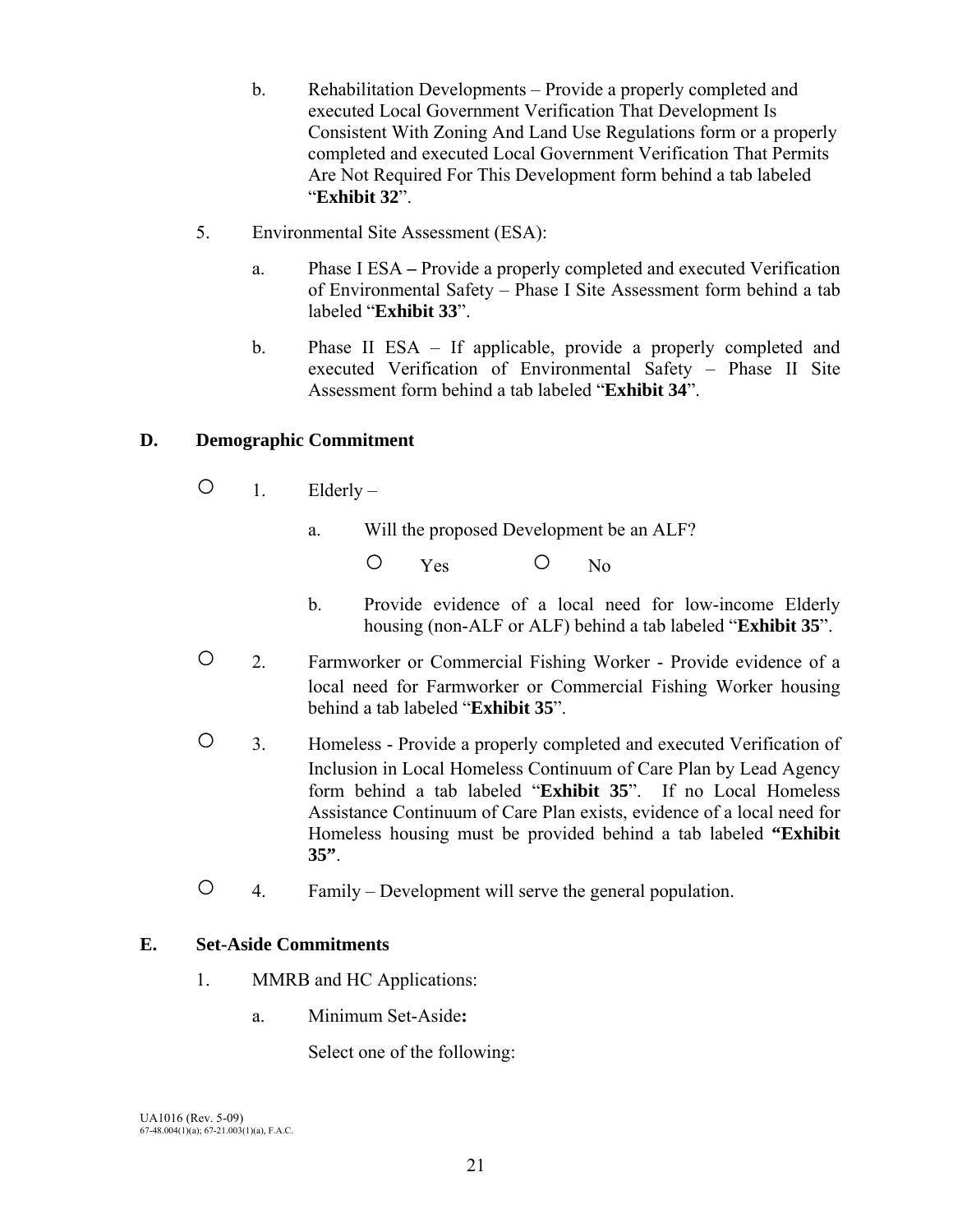○ 20% of units at 50% Area Median Income (AMI) or lower

or

 $\circ$  40% of units at 60% AMI or lower

or

- HC Applicants Only Deep rent skewing option as defined in Section 42, IRC, as amended
- b. Set-Aside Commitment:
	- (1) Does the proposed Development qualify as a Set-Aside Location A Development?
- Yes No
	- (2) If requesting Competitive HC, does the Applicant commit to set aside at least 50 percent of the ELI units for Special Needs Households?

O Yes O No

 If "Yes", the Applicant must provide a properly completed and executed Applicant Notification to Special Needs Household Referral Agency form behind a tab labeled **"Exhibit 36"**.

- (3) All Applicants must enter all set-aside commitments (required set-asides and additional set-asides) on the total set-aside breakdown chart at either section (a) or (b) below. The Applicant should complete each column of the applicable chart.
	- (a) If applying for Competitive HC or non-competitive HC with Local Government-issued Tax-Exempt Bonds:

|            | Percentage of Residential Units |                 |
|------------|---------------------------------|-----------------|
|            | Commitment for                  | AMI Level       |
|            | Competitive HC or               |                 |
|            | non-competitive HC              |                 |
|            |                                 |                 |
|            | $\frac{0}{0}$                   | At or Below 25% |
|            | $\frac{0}{0}$                   | At or Below 28% |
|            | $\frac{0}{0}$                   | At or Below 30% |
|            | $\frac{0}{0}$                   | At or Below 33% |
|            | $\frac{0}{0}$                   | At or Below 35% |
|            | $\frac{0}{0}$                   | At or Below 40% |
|            | $\frac{0}{0}$                   | At or Below 45% |
|            | $\frac{0}{0}$                   | At or Below 50% |
|            | $\frac{0}{0}$                   | At or Below 60% |
| Set-Aside  |                                 |                 |
| ercentage: | $\frac{0}{0}$                   |                 |
|            |                                 |                 |

Total Set-Aside Percentage: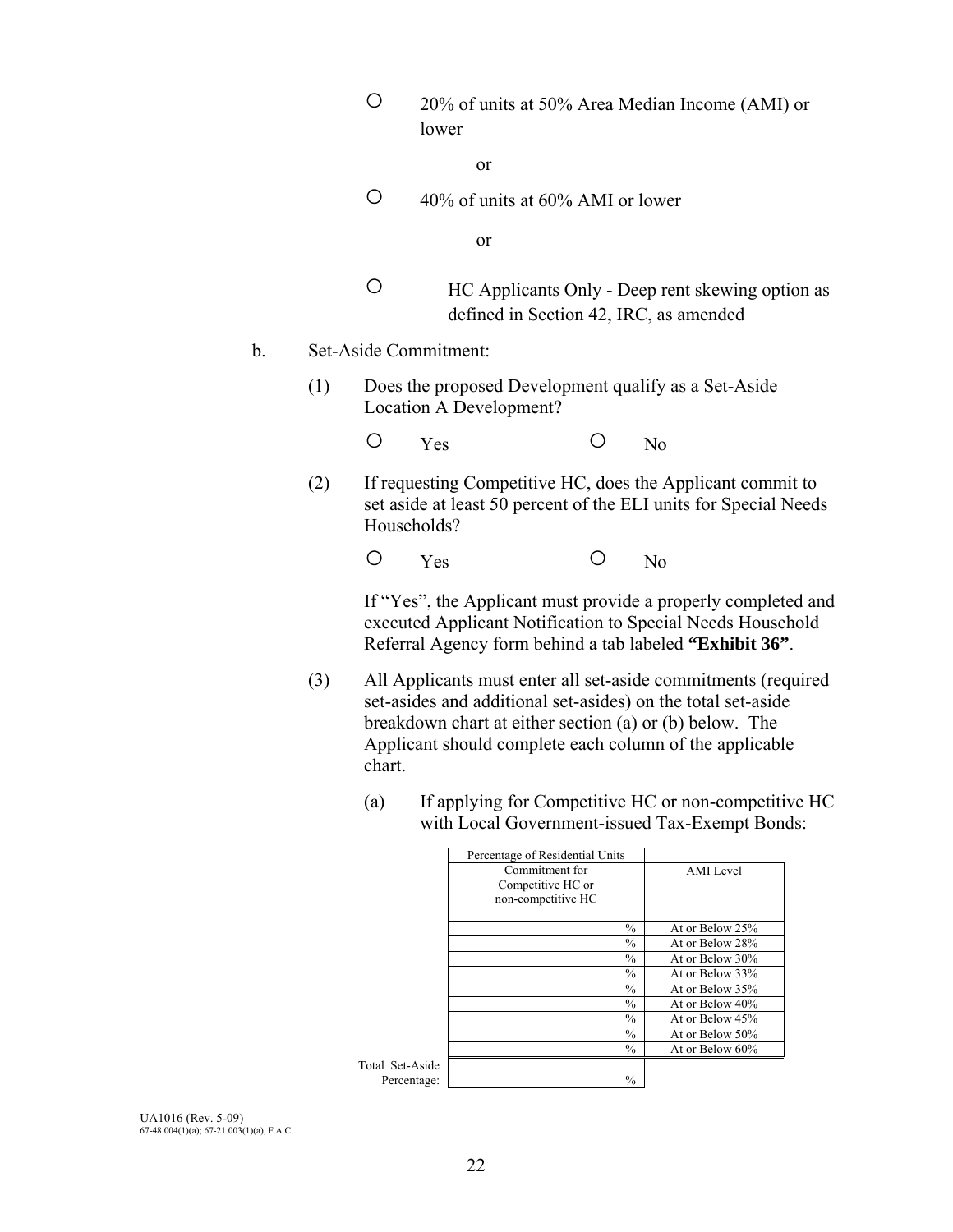|                 |                | Percentage of Residential Units |                  |
|-----------------|----------------|---------------------------------|------------------|
|                 | Commitment for | Commitment for                  | <b>AMI</b> Level |
|                 | <b>MMRB</b>    | non-competitive HC              |                  |
|                 | $\frac{0}{0}$  | $\frac{0}{0}$                   | At or Below 25%  |
|                 | $\frac{0}{0}$  | $\frac{0}{0}$                   | At or Below 28%  |
|                 | $\frac{0}{0}$  | $\frac{0}{0}$                   | At or Below 30%  |
|                 | $\frac{0}{0}$  | $\frac{0}{0}$                   | At or Below 33%  |
|                 | $\frac{0}{0}$  | $\frac{0}{0}$                   | At or Below 35%  |
|                 | $\frac{0}{0}$  | $\frac{0}{0}$                   | At or Below 40%  |
|                 | $\frac{0}{0}$  | $\frac{0}{0}$                   | At or Below 45%  |
|                 | $\frac{0}{0}$  | $\frac{0}{0}$                   | At or Below 50%  |
|                 | $\frac{0}{0}$  | $\frac{0}{0}$                   | At or Below 60%  |
| Total Set-Aside |                |                                 |                  |
| Percentage:     | $\frac{0}{0}$  | $\frac{0}{0}$                   |                  |

## (b) If applying for MMRB and non-competitive HC Only:

## 2. HOME Applications:

a. Minimum Number of HOME-Assisted Units Required by HUD (Applicants requesting HOME Only or Competitive HC and HOME):

|    | (1) | \$<br>HOME loan requested:                                                                                                                                 |
|----|-----|------------------------------------------------------------------------------------------------------------------------------------------------------------|
|    | (2) | $\mathbb{S}$<br><b>Total Development Cost:</b>                                                                                                             |
|    | (3) | % of Total Development Cost<br>provided by HOME Loan<br>$\frac{0}{0}$<br>(Divide a. $(1)$ by a. $(2)$ and round up to the<br>next whole percentage number) |
|    | (4) | Total number of units in Development:                                                                                                                      |
|    | (5) | Minimum number of HOME-Assisted Units<br>required:<br>(Multiply a. $(4)$ by a. $(3)$ , round up<br>to the next whole number)                               |
|    | (6) | Minimum number of HOME-Assisted Units<br>$\frac{0}{0}$<br>as a percentage:<br>(Divide a. $(5)$ by a. $(4)$ and round<br>percentage to two decimal places)  |
| b. |     | Total Set-Aside Commitment (Applicants requesting HOME Only):                                                                                              |
|    | (1) | Commitment to Set Aside Units Beyond the Minimum:                                                                                                          |
|    |     | Does the Applicant commit to set aside additional HOME-<br>Assisted Units beyond the minimum required by HUD?                                              |
|    |     | Yes<br>N <sub>0</sub>                                                                                                                                      |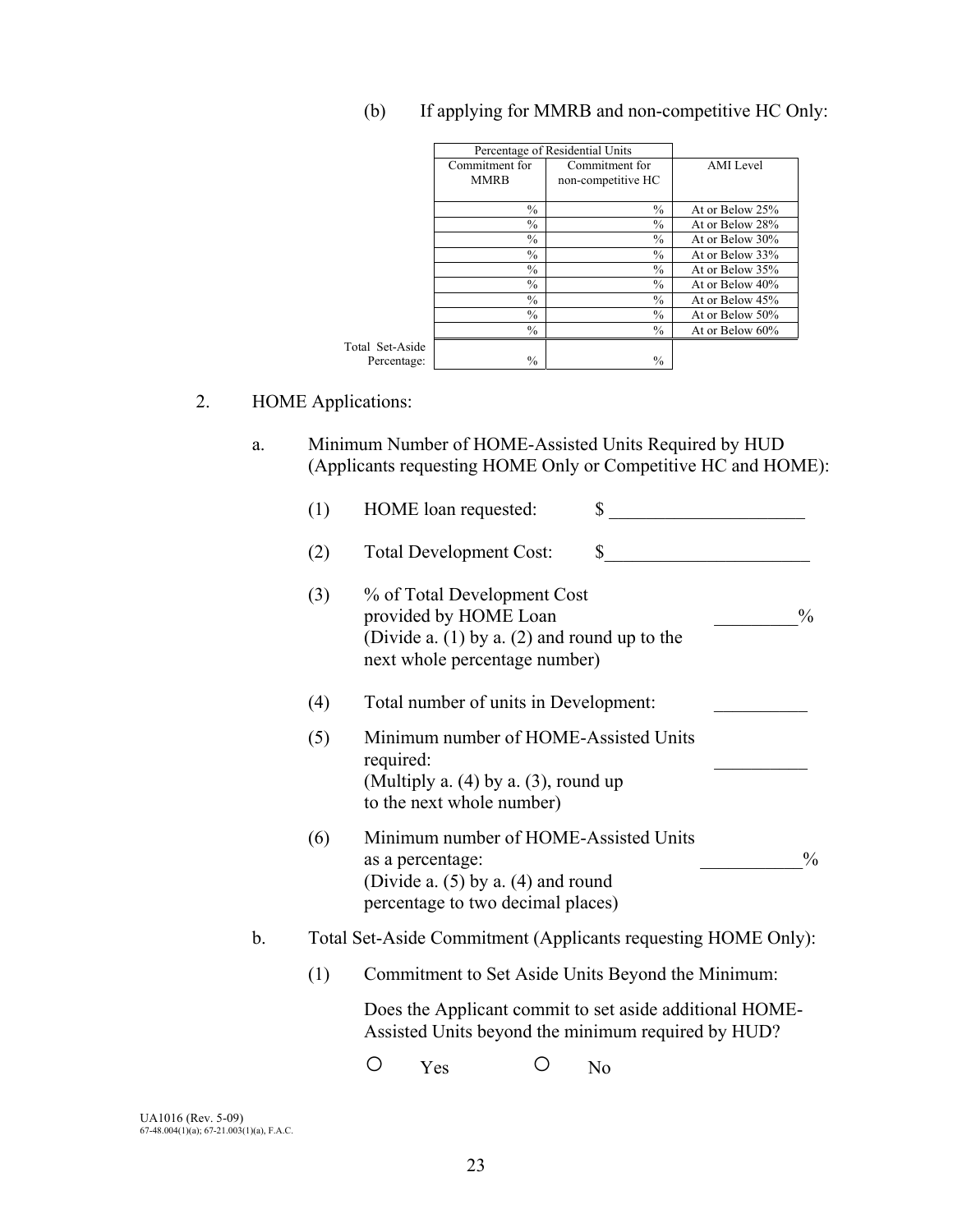If "Yes", answer the following questions:

- (a)  $\qquad$  How many?
- (b) Percentage of ADDITIONAL HOME-Assisted Units:  $\frac{\%}{\text{divide number shown in b.}(1)(a) \text{ by}}$ a.(4) and round percentage to two decimal places)
- (c) Is the minimum number of HOME-Assisted Units required, as shown at a.(5), plus the additional HOME-Assisted Units, as shown at  $b(1)(a)$ , either equal to or less than the total number of units in the Development?

○ Yes ○ No

- (2) Total Set-Aside Percentage:  $\%$ (add  $a(6)$  and  $b(1)(b)$  and round percentage to two decimal places)
- (3) Summary of HOME-Assisted Units:
	- (a) Low HOME Rent Units
	- (b) High HOME Rent Units
	- (c) Total HOME -Assisted Units \_\_\_\_\_\_\_\_\_
- 3. Affordability Period for MMRB, HOME and HC Applications:

Applicant irrevocably commits to set aside units in the proposed Development for a total of  $\qquad \qquad$  years.

### **F. Resident Programs**

- 1. Qualified Resident Programs for Non-Elderly and Non-Homeless Developments (Maximum 6 Points):
	- $\Box$ a. Welfare to Work or Self-Sufficiency Type Programs (1 point)

Identify the program and the contact person:

 $\mathcal{L}_\text{max}$  and the contract of the contract of the contract of the contract of the contract of the contract of the contract of the contract of the contract of the contract of the contract of the contract of the contrac

(Name of welfare to work or self-sufficiency type program)

(Name of Contact Person) (Telephone Number)

 $\mathcal{L}_\text{max}$  and the contract of the contract of the contract of the contract of the contract of the contract of the contract of the contract of the contract of the contract of the contract of the contract of the contrac

 $\mathcal{L}_\text{max}$  and the contract of the contract of the contract of the contract of the contract of the contract of the contract of the contract of the contract of the contract of the contract of the contract of the contrac (Address)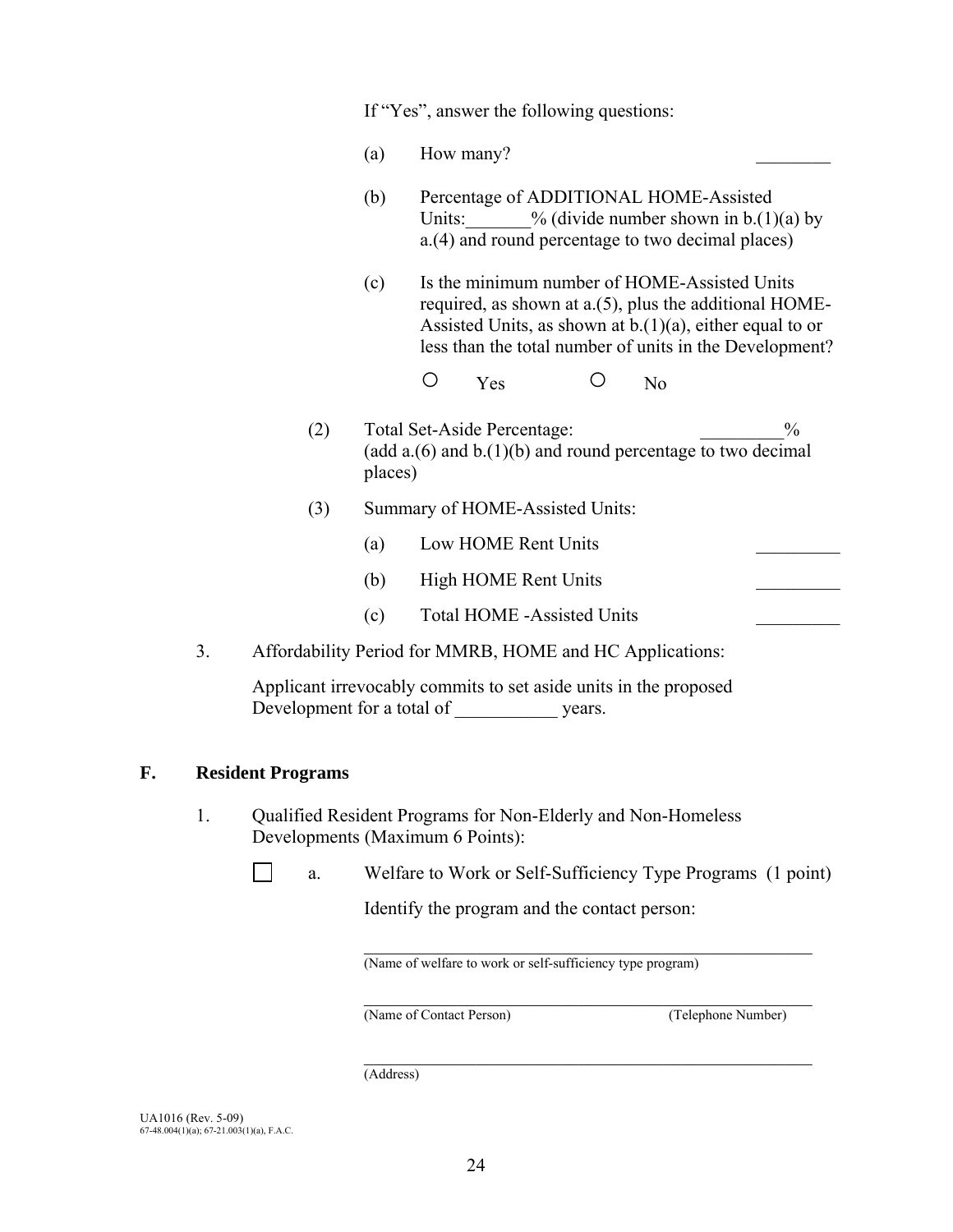|  |  | Homeownership Opportunity Program: |
|--|--|------------------------------------|
|--|--|------------------------------------|

|  | (1) Financial Assistance with Purchase of a |
|--|---------------------------------------------|
|  | Home (2 points)                             |

OR For HC Single Family Rental Developments Only

- (2) Financial Assistance with Purchase of a Unit in the Development (1 point)
- c. After School Program for Children (3 points)
- $\mathcal{L}(\mathcal{L})$ d. First Time Homebuyer Seminars (1 point)
- $\Box$ e. Literacy Training (2 points)
- $\Box$ f. Job Training (2 points)
- 2. Qualified Resident Programs for Homeless Developments SRO and Non-SRO (Maximum 6 Points):
	- a. The following resident programs are available for SRO Developments only:
		- $\Box$  (1) Staffed kitchen/Cafeteria (3 points)
		- $\Box$  (2) Daily Activities (3 points)
	- b. The following resident programs are available for Non-SRO Developments only:
		- $\Box$ (1) Homeownership Opportunity Program:
			- (a) Financial Assistance with Purchase of a Home (2 points)

OR for HC Single Family Rental Developments Only

- (b) Financial Assistance with Purchase of a Unit in the Development(1 point)
- (2) After School Program for Children (3 points)
	- (3) First Time Homebuyer Seminars (1 point)

 $\Box$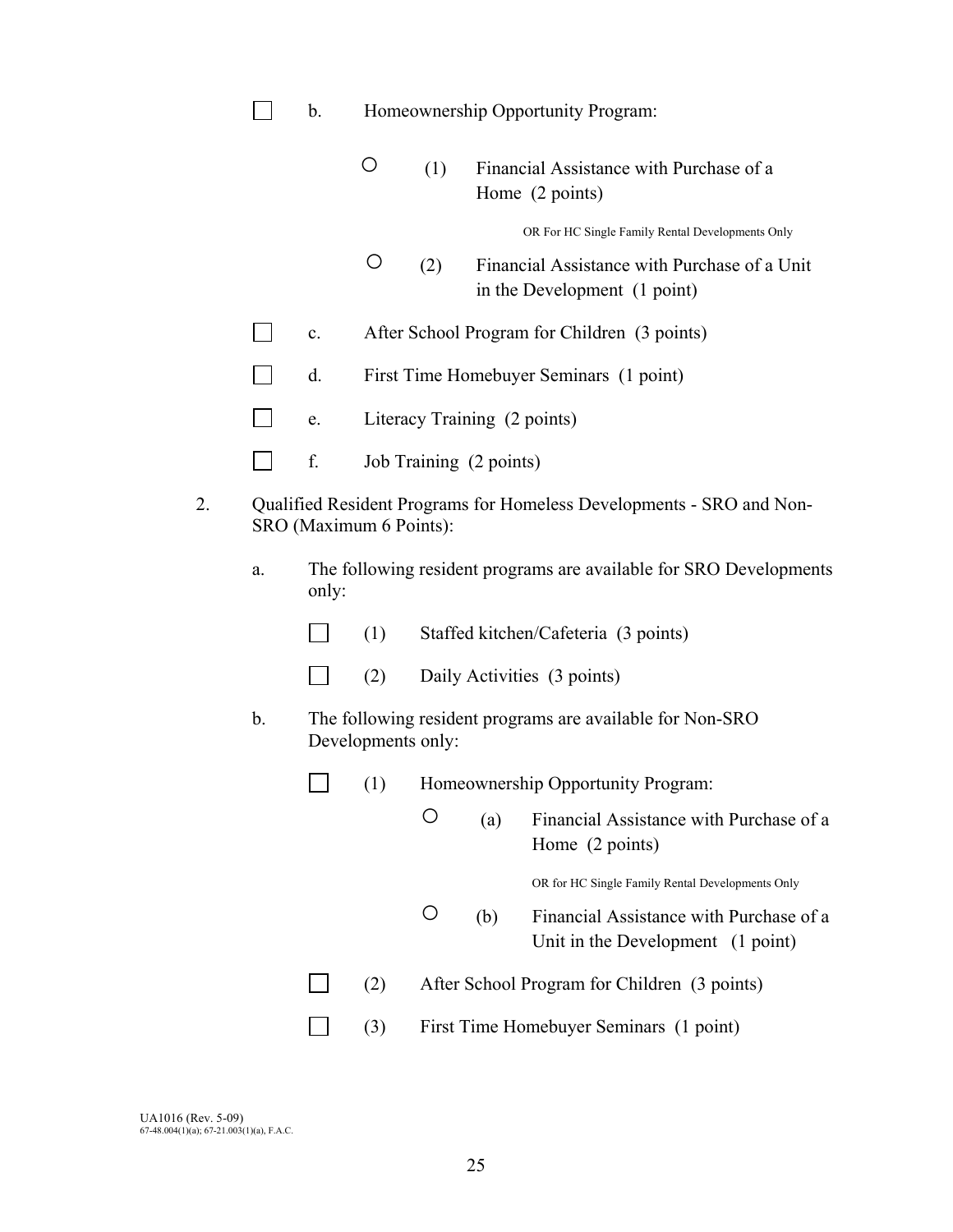| The following resident programs are available for both SRO and Non- |
|---------------------------------------------------------------------|
| <b>SRO</b> Developments:                                            |

| $\Box$ | Welfare to Work or Self-Sufficiency Type Programs (1) |
|--------|-------------------------------------------------------|
|        | point)                                                |

Identify the program and the contact person:

(Name of welfare to work or self-sufficiency type program)

(Name of Contact Person) (Telephone Number)

 $\mathcal{L}_\mathcal{L} = \mathcal{L}_\mathcal{L} = \mathcal{L}_\mathcal{L} = \mathcal{L}_\mathcal{L} = \mathcal{L}_\mathcal{L} = \mathcal{L}_\mathcal{L} = \mathcal{L}_\mathcal{L} = \mathcal{L}_\mathcal{L} = \mathcal{L}_\mathcal{L} = \mathcal{L}_\mathcal{L} = \mathcal{L}_\mathcal{L} = \mathcal{L}_\mathcal{L} = \mathcal{L}_\mathcal{L} = \mathcal{L}_\mathcal{L} = \mathcal{L}_\mathcal{L} = \mathcal{L}_\mathcal{L} = \mathcal{L}_\mathcal{L}$ 

 $\mathcal{L}_\mathcal{L} = \mathcal{L}_\mathcal{L} = \mathcal{L}_\mathcal{L} = \mathcal{L}_\mathcal{L} = \mathcal{L}_\mathcal{L} = \mathcal{L}_\mathcal{L} = \mathcal{L}_\mathcal{L} = \mathcal{L}_\mathcal{L} = \mathcal{L}_\mathcal{L} = \mathcal{L}_\mathcal{L} = \mathcal{L}_\mathcal{L} = \mathcal{L}_\mathcal{L} = \mathcal{L}_\mathcal{L} = \mathcal{L}_\mathcal{L} = \mathcal{L}_\mathcal{L} = \mathcal{L}_\mathcal{L} = \mathcal{L}_\mathcal{L}$ 

 $\mathcal{L}_\text{max}$  and the contract of the contract of the contract of the contract of the contract of the contract of the contract of the contract of the contract of the contract of the contract of the contract of the contrac (Address)

- $\Box$ (2) Literacy Training (2 points)
- $\Box$ (3) Job Training (2 points)
- 3. Qualified Resident Programs for Elderly Developments (Maximum 6 Points):
	- a. The following resident programs are available for Elderly Non-ALF Developments only:
		- $\Box$  (1) Daily Activities (3 points)
		- (2) Assistance with Light Housekeeping, Grocery Shopping and/or Laundry (1 point)
		- **12. (3)** Resident Assurance Check-In Program (2 points)
		- (4) Manager On-Call 24 Hours Per Day (2 points)
	- b. The following resident programs are available for Elderly ALF Developments only:
		- (1) Medication Administration (3 points)
		- (2) Services for Persons with Alzheimer's Disease and Other Related Disorders (3 points)
	- c. The following resident programs are available for both Elderly Non-ALF and Elderly ALF Developments:
		- $\Box$ (1) Private Transportation (3 points)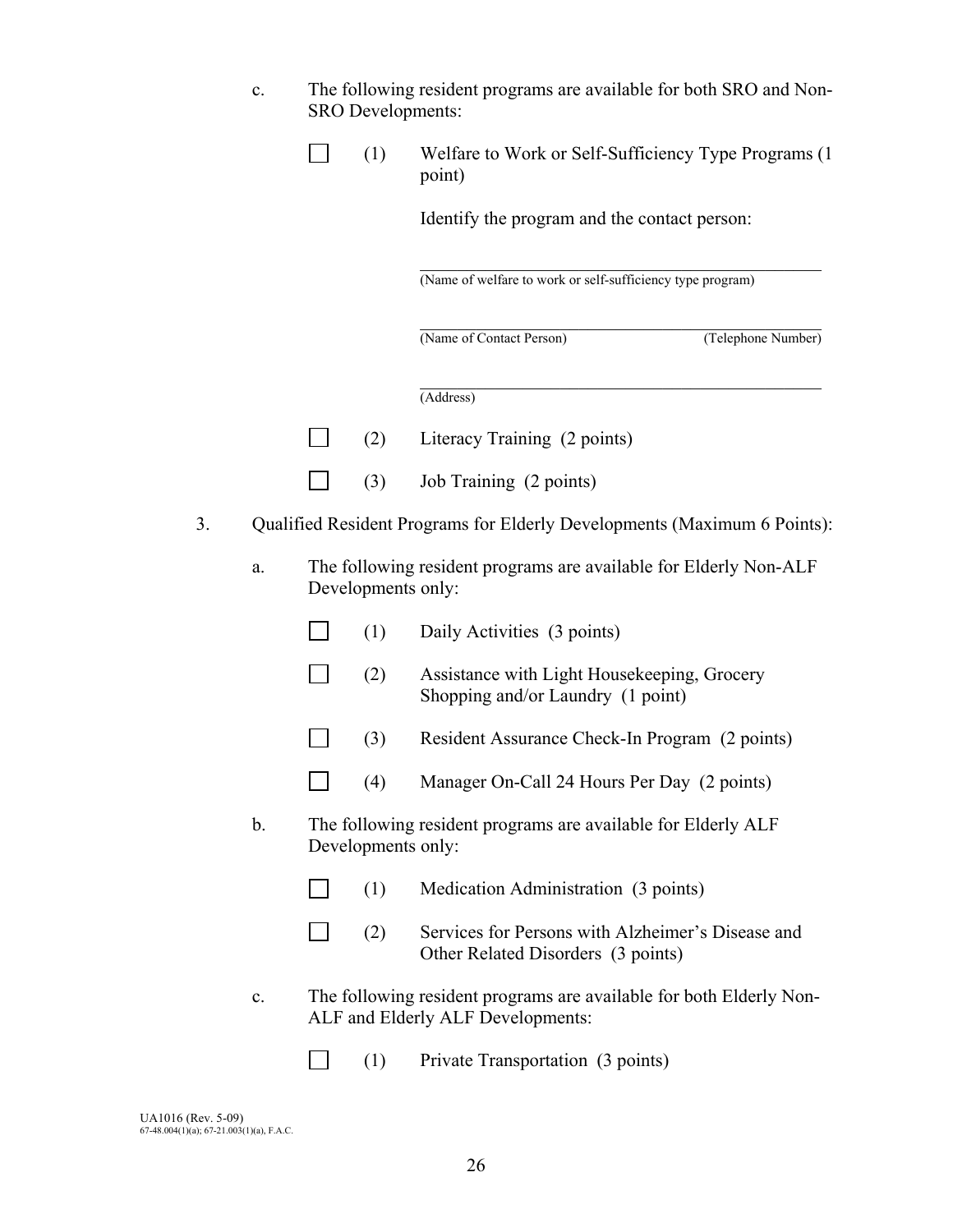| Literacy Training (2 points)<br>(2) |
|-------------------------------------|
|-------------------------------------|

|  | $\Box$ (3) Computer Training (2 points) |  |
|--|-----------------------------------------|--|
|  |                                         |  |

|  |  | Qualified Resident Programs for ALL Applicants (Maximum 8 Points): |
|--|--|--------------------------------------------------------------------|
|  |  |                                                                    |

| Health and Wellness<br>a.                                        |  |  |
|------------------------------------------------------------------|--|--|
| (1)<br>For All Developments Except Elderly ALF<br>Developments:  |  |  |
| Health Care (2 points)<br>(a)                                    |  |  |
| Health and Nutrition Classes (2 points)<br>(b)                   |  |  |
| (c)<br>Mentoring (2 points)                                      |  |  |
| <b>OR</b>                                                        |  |  |
| (2)<br>For Elderly ALF Developments only:                        |  |  |
| Health and Wellness Services and<br>(a)<br>Activities (2 points) |  |  |
| (b)<br>Mentoring and Intergenerational<br>(2 points)             |  |  |
| $\mathbf b$ .<br>Resident Activities (2 points)                  |  |  |
| Financial Counseling (2 points)<br>$\mathbf{c}$ .                |  |  |
| d.<br>English as a Second Language (2 points)                    |  |  |
| Resident Assistance Referral Program (2 points)<br>e.            |  |  |
| f.<br>Swimming Lessons (2 points)                                |  |  |
| Life Safety Training (2 points)<br>g.                            |  |  |

## **G. HOME Uniform Relocation Act** (HOME Applicants Only)

- 1. Does any portion of the Development involve rehabilitation work?
	- Yes Complete both questions 2 & 3
	- No Complete question 3 only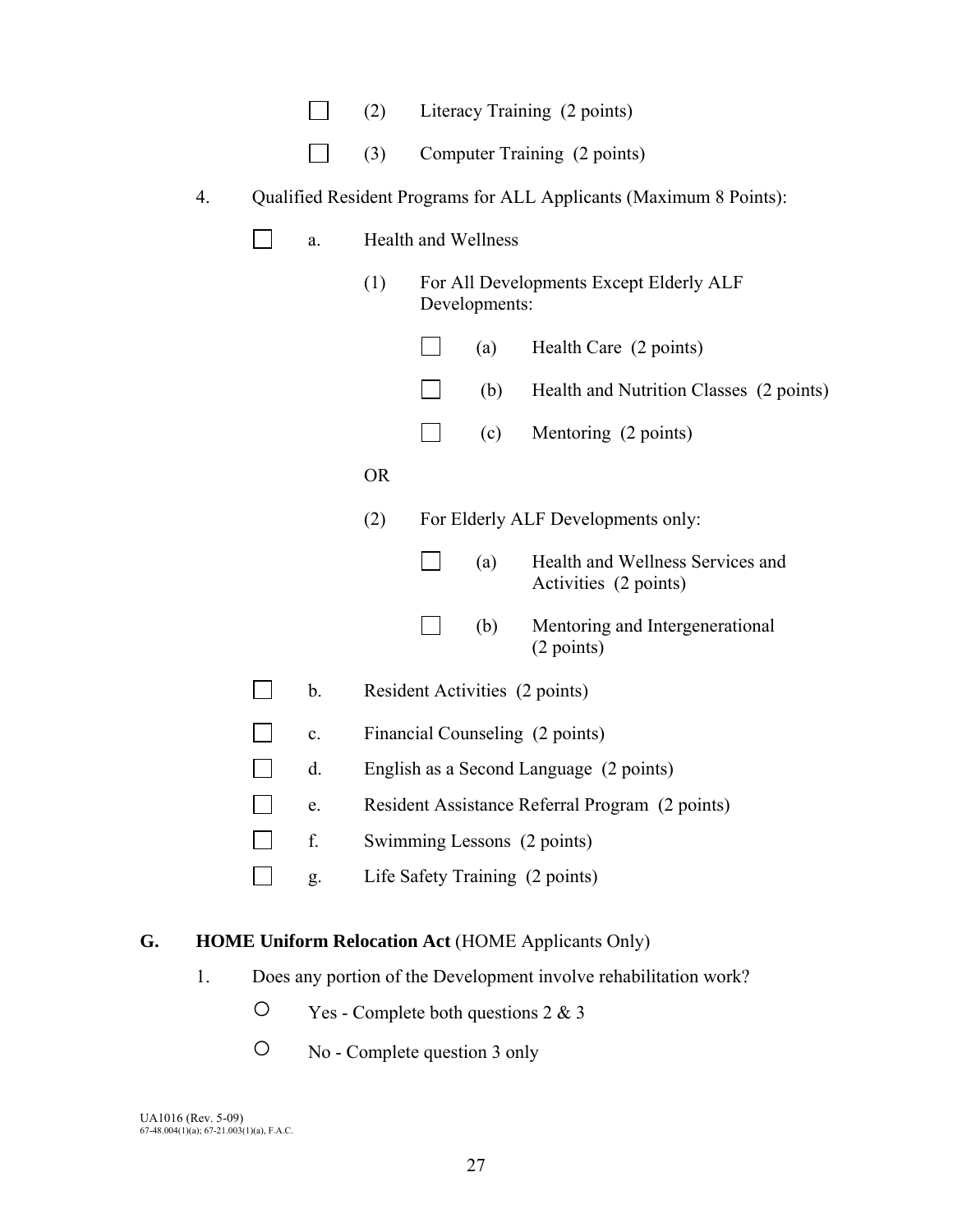- 2. Tenant Relocation Information for Existing Properties:
	- a. Are there any units occupied?
		- $O$  Yes Complete items  $b. f.$
		- $O$  No Skip items c. f.
	- b. How many total units now exist in the development?
	- c. How many units are occupied?
	- d. Based on the income information of each tenant, is permanent relocation (displacement) anticipated during or after the rehabilitation period?
		- Yes Number of units affected:\_\_\_\_\_
		- No
	- e. During rehabilitation, will temporary relocation of any tenants be required?
		- Yes how many tenants will require temporary relocation?
		- No
	- f. Provide one copy of the required information in a separate notebook entitled "Relocation Documentation."
- 3. Uniform Relocation Act (URA) Acquisition Information (New Construction and Rehabilitation Developments):
	- a. Does the Applicant own the Development site as documented in the Site Control section of this Application?
		- Yes Provide a narrative regarding the acquisition behind a tab labeled **"Exhibit 37"** and skip items b. through d. below
		- No Answer item b. below
	- b. Is Applicant a private company?
		- Yes Provide a copy of the notice provided to the seller behind a tab labeled **"Exhibit 38"** and skip items c. and d. below
		- No Answer item c. below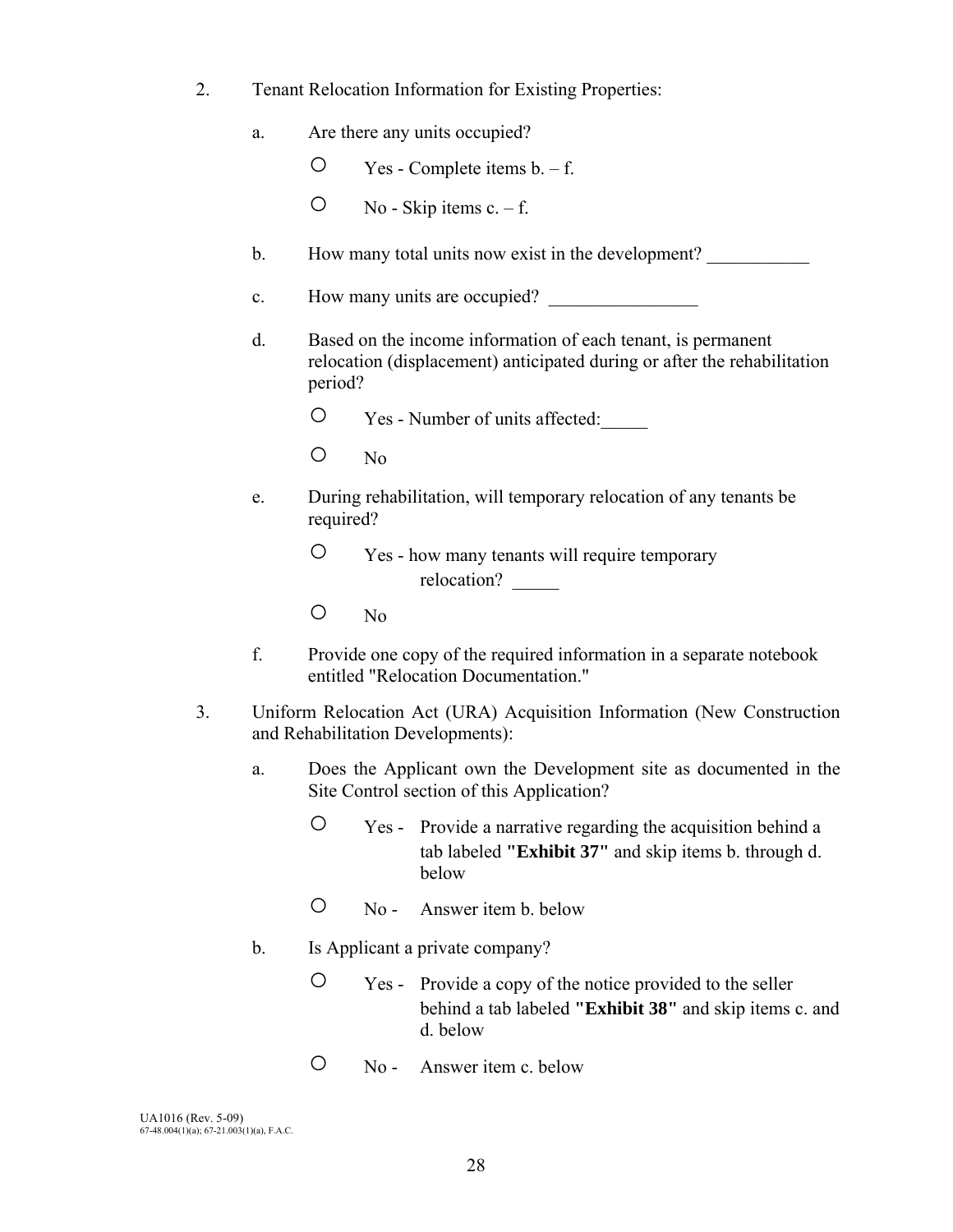- c. Is Applicant a public (government) Applicant?
	- Yes Answer item d. below
	- No Skip item d. below
- d. Does the Applicant have eminent domain power?
	- Yes Provide a copy of the required notice behind a tab labeled **"Exhibit 38"**
	- No Provide the required information behind a tab labeled **"Exhibit 38"**

## **H. HOME Certification of Consistency With the Consolidated Plan** (HOME Applicants Only)

Provide documentation evidencing certification of consistency with Consolidated Plan behind a tab labeled **"Exhibit 39".** 

## **I. HOME Other Federal Requirements** (HOME Applicants Only)

1. Federal Labor Requirements:

Does the Development consist of 12 or more HOME-Assisted Units to be constructed under a single contract?

O Yes O No

2. Debarment and Suspension:

Provide the executed Contractor Certification behind a tab labeled "**Exhibit 40**"**.** 

- 3. Lead Based Paint:
	- a. Did the Applicant answer "Yes" to question G.1. in this Application?
		- Yes answer item b. below
		- $\circ$  No skip items b. and c. below
	- b. Was the Development to be rehabilitated built before 1978?
		- Yes answer item c. below
		- $\circ$  No skip item c. below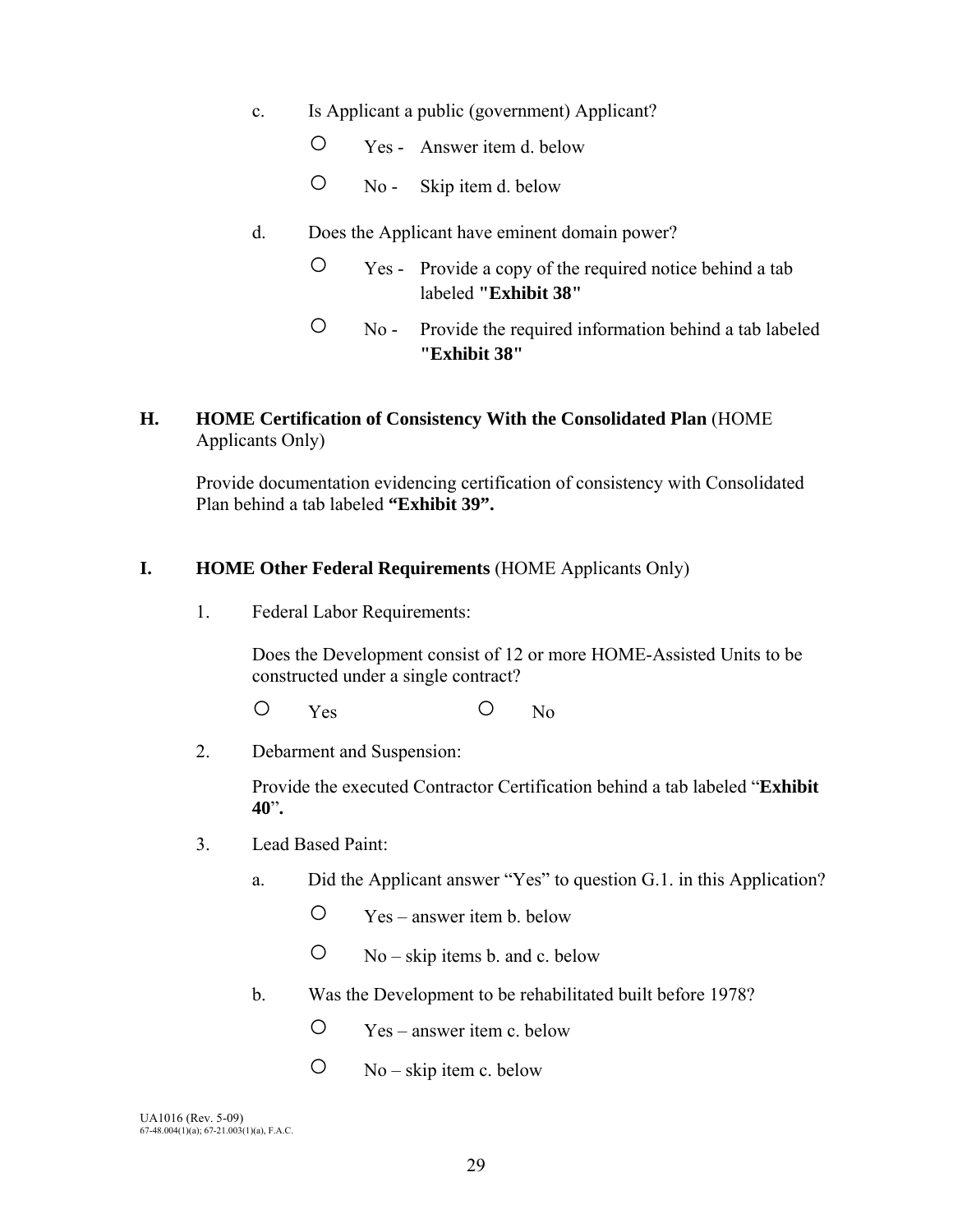- c. Is the Applicant purchasing the property?
	- Yes Provide a copy of the executed Disclosure of Information on Lead Based Paint and Lead Based Paint Hazards form behind a tab labeled "**Exhibit 41**".
	- No
- 4. Match:

 List the amount of each source of Match and provide the required documentation behind a tab labeled **"Exhibit 42"** :

| a. | Source(s)                  |  |
|----|----------------------------|--|
| b. | <b>Total Match Amount:</b> |  |

## **Part IV. Local Government Support**

### **A. Contributions –** MMRB, HC and HOME Applications

 1. If the proposed Development does not meet one or more of the criteria listed in the Application Instructions to be eligible for an automatic 5 points, has a Local Government committed to provide a contribution to the proposed Development?

O Yes O No

If "Yes", provide the following:

- a. The applicable Local Government Verification of Contribution form(s):
	- (1) Local Government Verification of Contribution Grant form behind a tab labeled "**Exhibit 43**";
	- (2) Local Government Verification of Contribution Fee Waiver form behind a tab labeled "**Exhibit 44**";
	- (3) Local Government Verification of Contribution Loan form behind a tab labeled "**Exhibit 45**"; and/or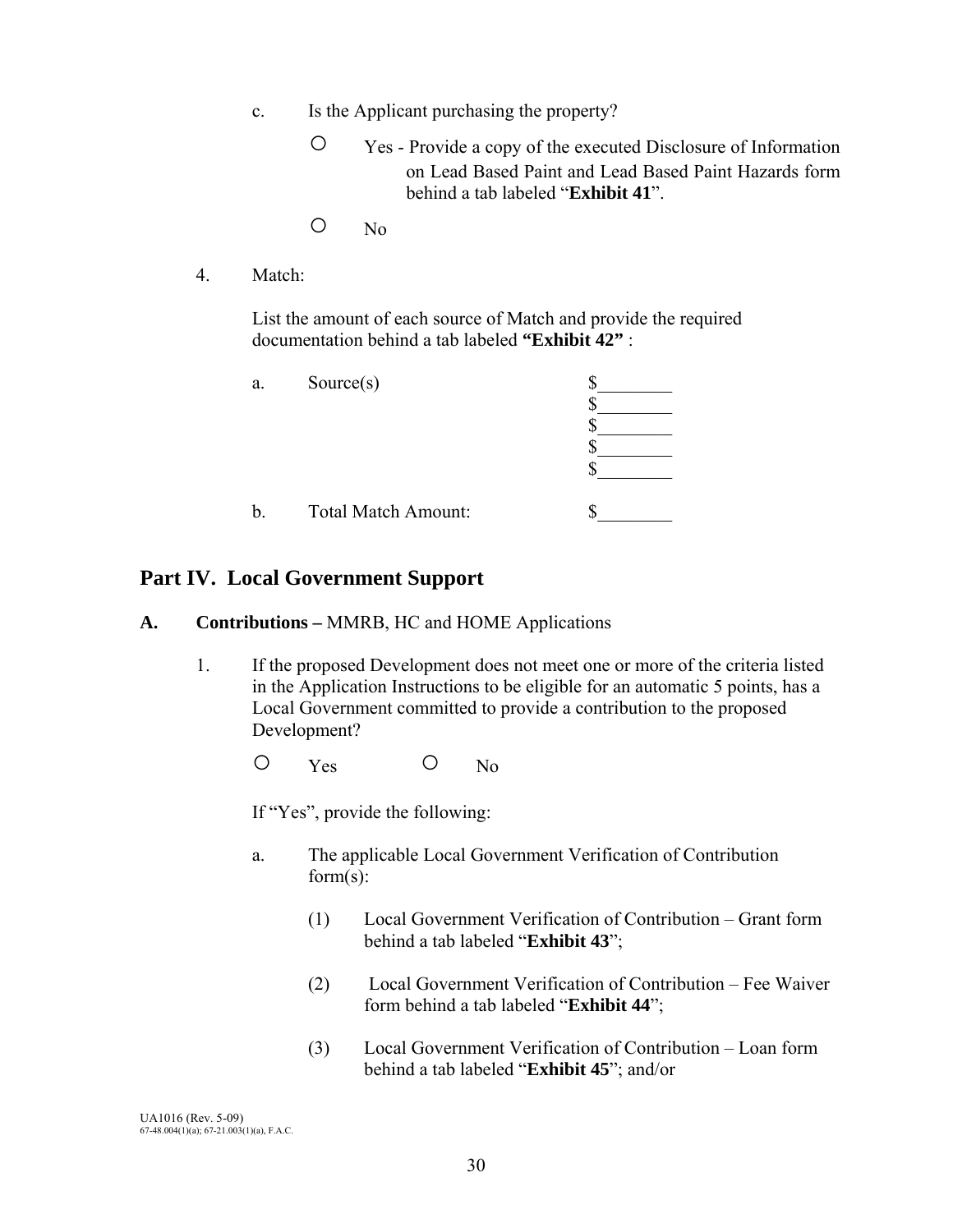- (4) Local Government Verification of Contribution Fee Deferral form behind a tab labeled "**Exhibit 46**".
- b. The payment stream for all present value calculations (if contribution consists of a loan or deferred fee) and the calculations by which the total amount of each waiver is determined (if contribution consists of a fee waiver) must be provided behind the applicable exhibit tab.
- 2. For each Local Government contribution the Development will receive:
	- a. Enter the type of contribution (grant, loan, fee waiver or fee deferral) and the value (net present value for loans and fee deferrals) of each contribution:



## **B. Incentives**

 $\perp$ 

- 1. If the Local Government provides an expedited permitting process for affordable housing, provide the Local Government Verification of Affordable Housing Incentives – Expedited Permitting Process for Affordable Housing form behind a tab labeled "**Exhibit 47**".
- 2. If the Local Government has an on-going and current process for providing contributions to affordable housing properties or developments, provide the Local Government Verification of Affordable Housing Incentives – Contributions to Affordable Housing Properties or Developments form behind a tab labeled "**Exhibit 48**".
- $\Box$ 3. If the Local Government currently makes available to affordable housing properties or developments the modification of fee requirements, including reduction or waiver of fees and alternative methods of fee payment, provide the Local Government Verification of Affordable Housing Incentives – Modification of Fee Requirements for Affordable Housing Properties or Developments form behind a tab labeled "**Exhibit 49**".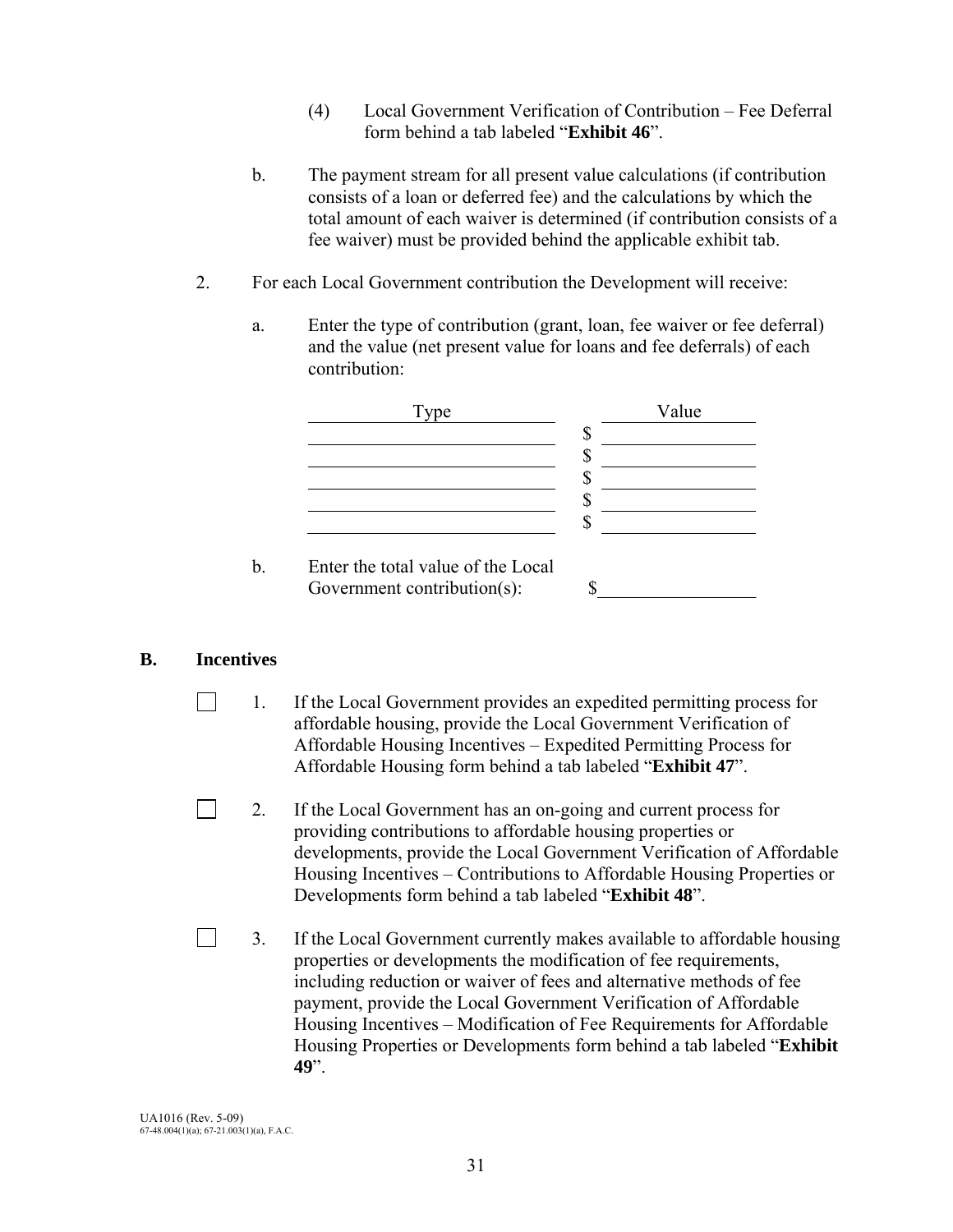$\Box$ 4. If the Local Government currently has a process, established by ordinance, resolution, plan or policy, that requires consideration of the impact of proposed policies, ordinances, regulations, or plan provisions on the cost of affordable housing prior to adoption of such policies, ordinances, regulations, or plan provisions, provide the Local Government Verification of Affordable Housing Incentives – Impact of Policies, Ordinances, Regulations or Plan Provisions on Cost of Affordable Housing Properties or Developments form behind a tab labeled "**Exhibit 50**".

## **Part V. Financing**

### **A. Funding:**

1. Funding Request:

|    | Tax-Exempt Multifamily Bonds                                                                                                                                                 |                                                         |  |  |
|----|------------------------------------------------------------------------------------------------------------------------------------------------------------------------------|---------------------------------------------------------|--|--|
|    | Taxable Multifamily Bonds                                                                                                                                                    | \$<br><u> 1980 - Johann Barbara, martxa alemaniar a</u> |  |  |
|    | Competitive HC (annual amount)                                                                                                                                               |                                                         |  |  |
|    | Non-competitive HC (annual amount)                                                                                                                                           | $\sim$                                                  |  |  |
|    | <b>HOME</b>                                                                                                                                                                  | \$                                                      |  |  |
|    | HOME Applicants –                                                                                                                                                            |                                                         |  |  |
|    | Total maximum HOME subsidy allowed:                                                                                                                                          |                                                         |  |  |
|    | Provide a chart behind a tab labeled "Exhibit 51" showing the calculation of<br>the total maximum HOME subsidy the Applicant may request based on the<br>Corporation limits. |                                                         |  |  |
| 2. | Designation (Applicants requesting HC):                                                                                                                                      |                                                         |  |  |
|    | If selecting the Preservation designation, the Applicant must provide the<br>required evidence of eligibility behind a tab labeled "Exhibit 52".                             |                                                         |  |  |

3. Other Funding:

 a. If a PLP loan has been awarded for this Development, provide the following information:

\$

Corporation File # Amount of Funding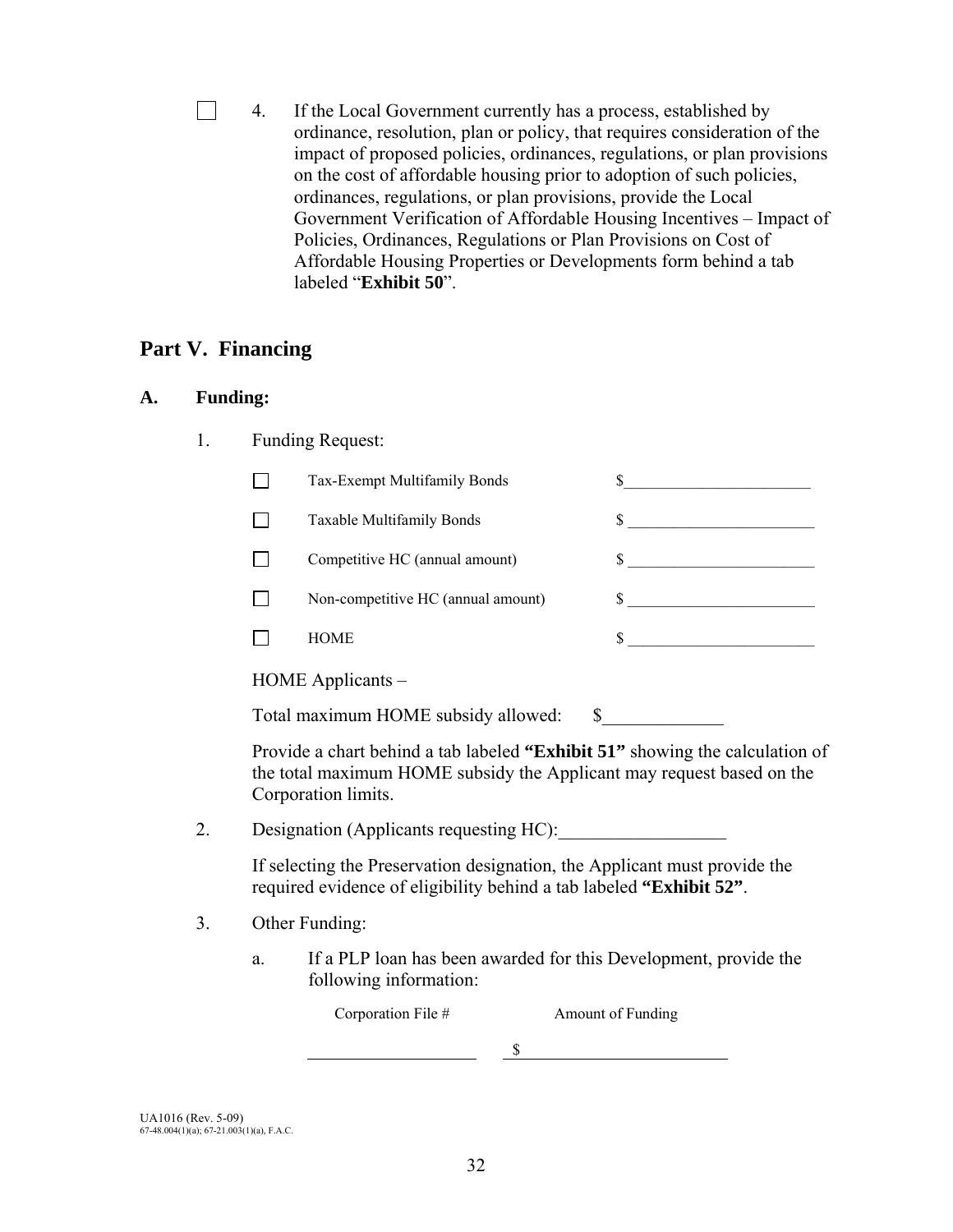b. Other Corporation funds that will be used as a source of financing for this construction project:

|             | Corporation Program | Corporation File | Amount of Funding |
|-------------|---------------------|------------------|-------------------|
|             | SAIL                |                  |                   |
|             | Tax-Exempt MMRB     |                  |                   |
| $^{\prime}$ | Non-competitive HC  |                  |                   |
| ΄4          | <b>Taxable MMRB</b> |                  |                   |

 c. If Local Government-issued Tax-Exempt Bond proceeds, excluding  $501(c)(3)$  bonds, will be used to finance this construction, provide the following information:

(Tax-Exempt Bond source) (Tax-Exempt Bond amount)

 $\mathbb S$ 

### **B. Finance Documents**

All Applicants must complete the Development Cost Pro-Forma, the Detail/Explanation Sheet, if applicable, the Construction or Rehab Analysis, and the Permanent Analysis.

All Applicants must complete and attach the Commitment to Defer Developer Fee form, if applicable, behind a tab labeled "**Exhibit 53**".

### **C. MMRB Applicants** (Threshold)

Provide the following information:

1. Credit Enhancer:

Term: Expected Rating:

 $\mathcal{L}_\text{max} = \frac{1}{2} \sum_{i=1}^{n} \frac{1}{2} \sum_{i=1}^{n} \frac{1}{2} \sum_{i=1}^{n} \frac{1}{2} \sum_{i=1}^{n} \frac{1}{2} \sum_{i=1}^{n} \frac{1}{2} \sum_{i=1}^{n} \frac{1}{2} \sum_{i=1}^{n} \frac{1}{2} \sum_{i=1}^{n} \frac{1}{2} \sum_{i=1}^{n} \frac{1}{2} \sum_{i=1}^{n} \frac{1}{2} \sum_{i=1}^{n} \frac{1}{2} \sum_{i=1}^{n} \frac{1$ 

OR

2. Private Placement / Name of Purchaser:

Term: Expected Rating:

Provide the Credit Enhancer's Commitment or Bond Purchaser's Letter of Interest behind a tab labeled "**Exhibit 54**".